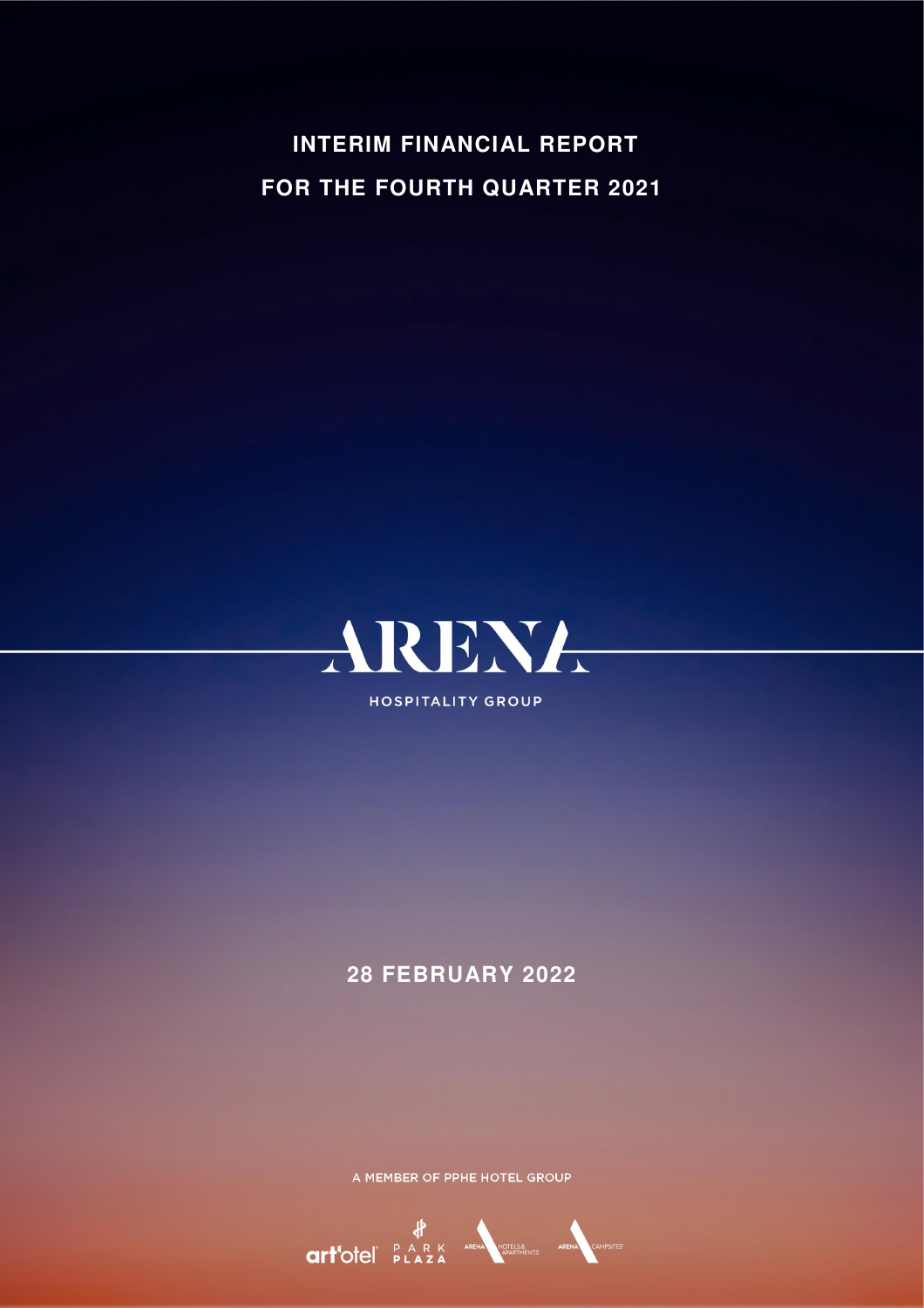

# **CONTENT**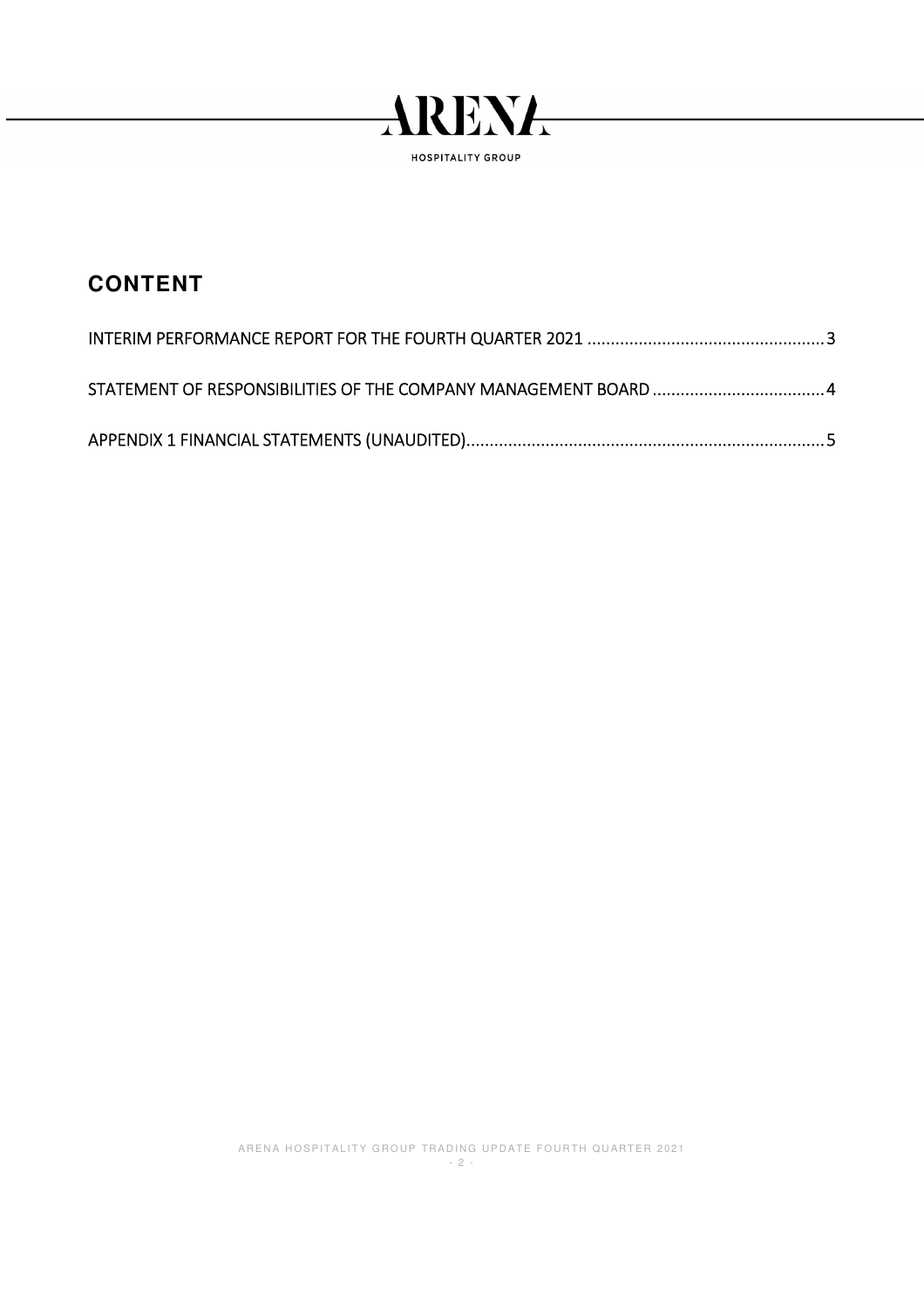

# **INTERIM PERFORMANCE REPORT FOR THE FOURTH QUARTER 2021**

As per the Capital Markets Law, article 468. (NN 65/18.) we are delivering the audited financial statements for Arena Hospitality Group d.d., both unconsolidated and consolidated, for the quarter ended December 31<sup>st</sup>, 2021.

The fourth quarter is a period of low activity due to the extremely high seasonal character of our business.

Since the vast majority of our business activities took place in previously reported periods, notably in the second and third quarter, the report of the Management Board that shows a comprehensive overview of the results and the financial position of both the Company (Arena Hospitality Group d.d.) and the Group (Company and its consolidated Subsidiaries), and the description of the most significant risks the Group and the Company are exposed to, are presented in the audited Annual report and Financial statements for 2021, which is released at the same time as the legal requirement for the release of the quarterly statement.

## **Financial statements consolidated for the Group and the standalone statements for the Company**

The Financial statements for the Group and the standalone statements for the Company for the quarter ending December 31<sup>st</sup>, 2021 are submitted with the quarterly report.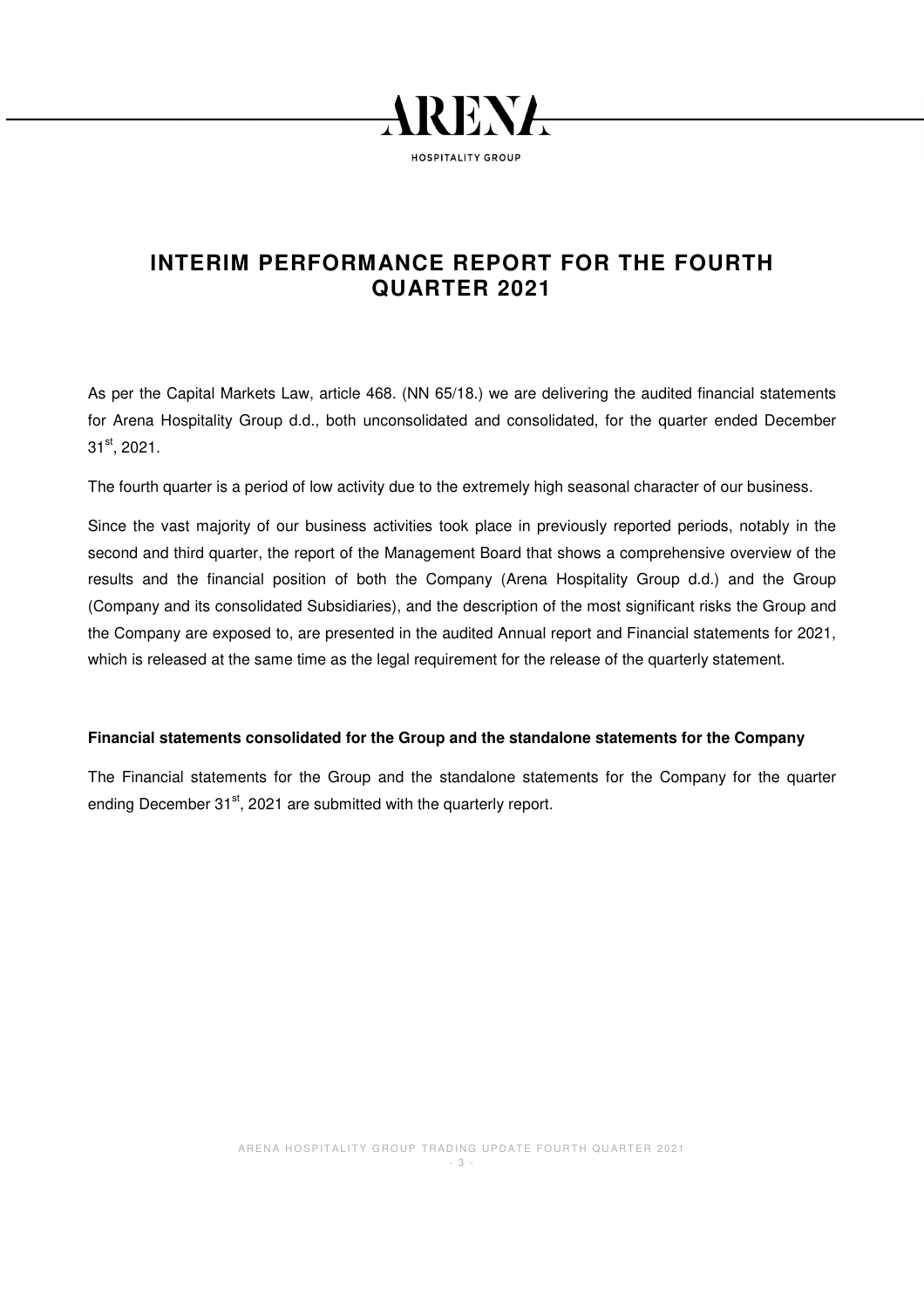

# **STATEMENT OF RESPONSIBILITIES OF THE COMPANY MANAGEMENT BOARD**

The management confirms that, to the best of their knowledge, the consolidated and standalone financial statements for the quarter ending December  $31<sup>st</sup>$ , 2021 are in line with the International Financial Reporting Standards (IFRS) as adopted by the European Union, and that they represent truly and fairly the assets, liabilities and financial position of the Group and of the Company.

The most significant risks and uncertainties that the Group and the Company are exposed to are presented in detail in the Annual report of the Group and of the Company.

## **MANAGEMENT BOARD**

**President:** 

12. 5 Contin

Reuel Israel Gavriel Slonim

**Members:** 

Revul Bakt.

 $E.$ into

Manuela Kraljević Devansh Bakshi Edmond Pinto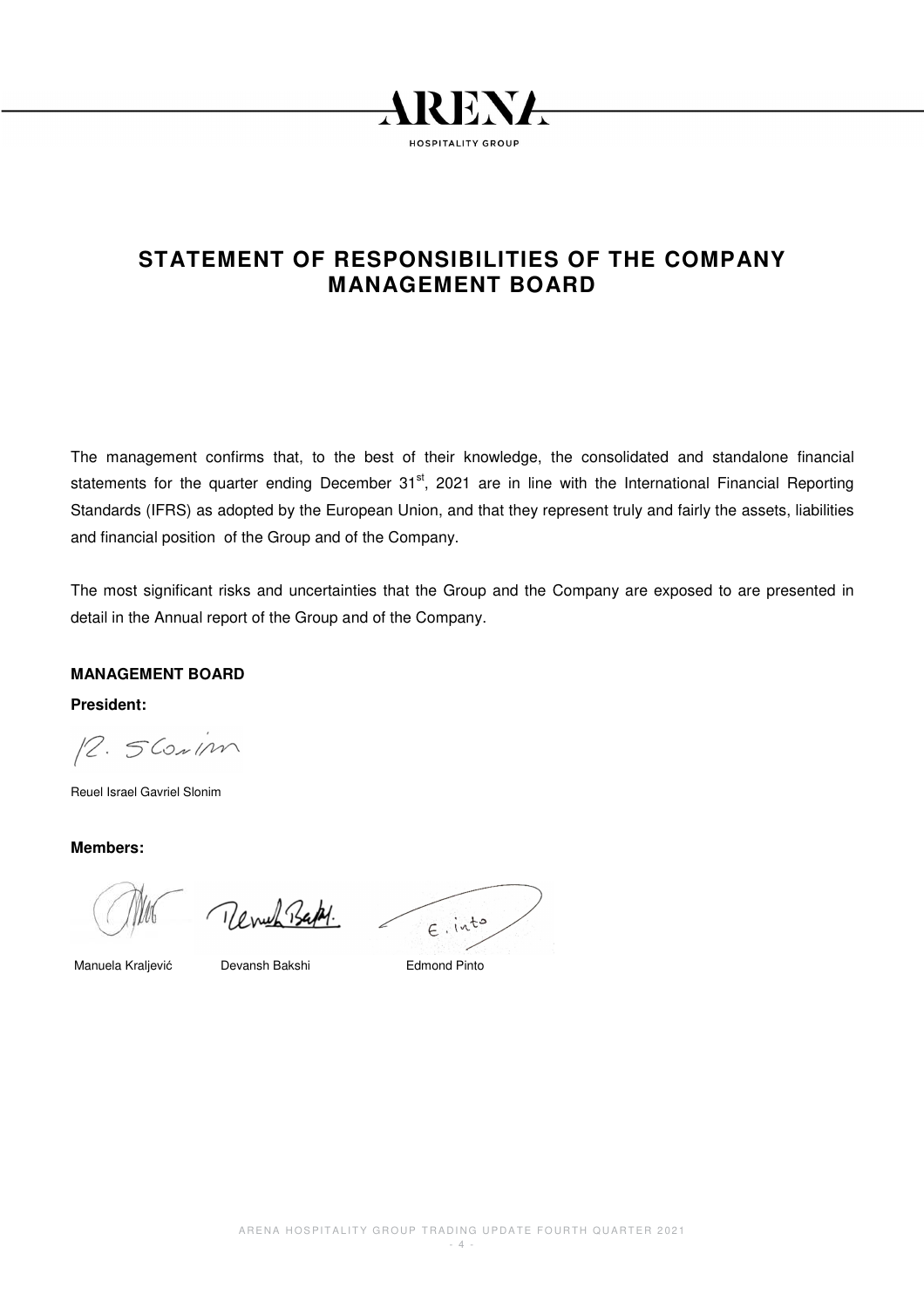

# **APPENDIX 1 FINANCIAL STATEMENTS (UNAUDITED)**

Consolidated balance sheet

Consolidated profit and loss statement

Consolidated cash flow statement

Consolidated statement of changes in equity

Notes to the consolidated financial statements

Company balance sheet

Company profit and loss statement

Company cash flow statement

Company statement of changes in equity

Notes to the financial statements for Company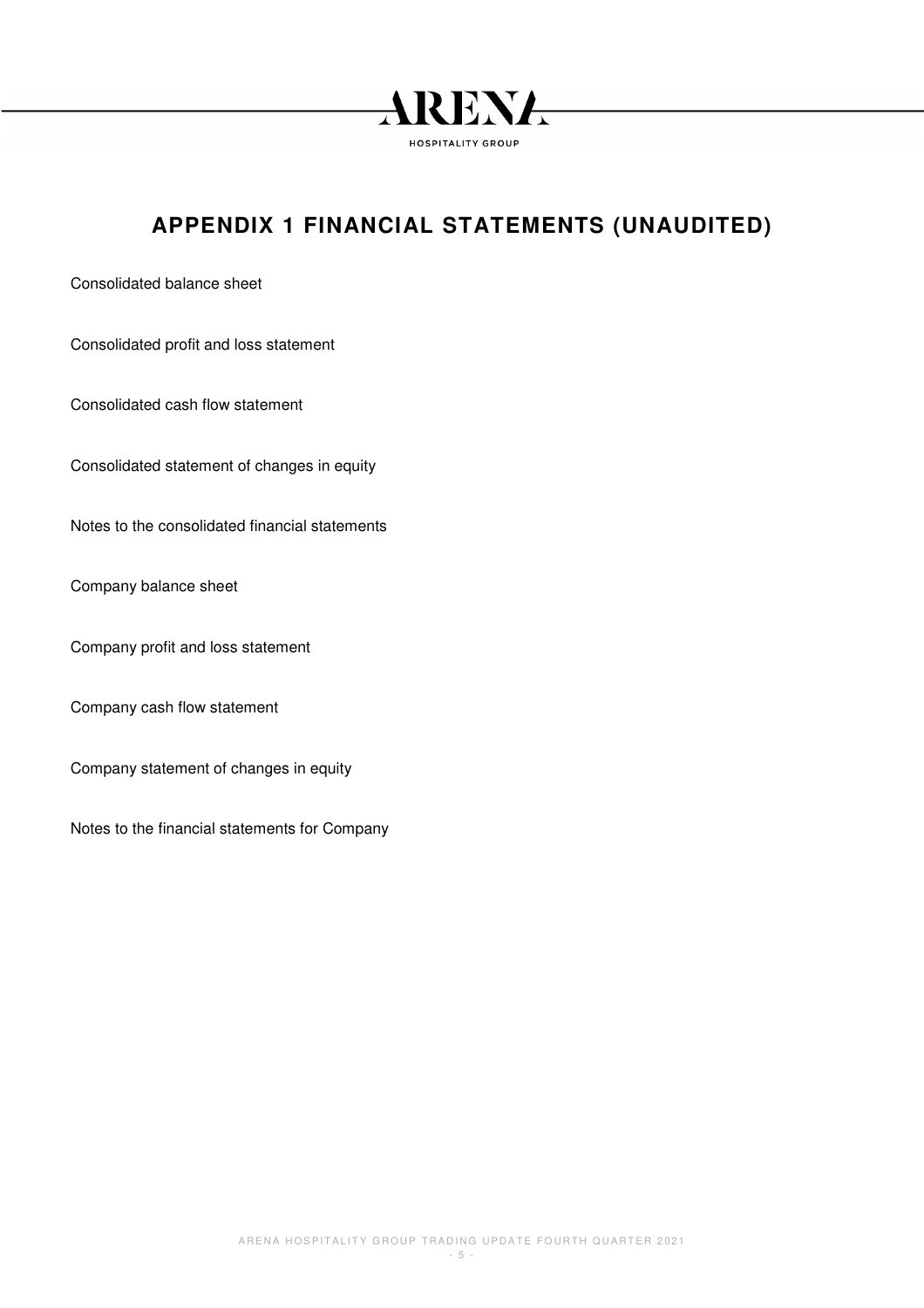| Annex 1                                                 | <b>ISSUER'S GENERAL DATA</b>                  |                      |                                     |           |  |  |  |  |  |  |  |  |
|---------------------------------------------------------|-----------------------------------------------|----------------------|-------------------------------------|-----------|--|--|--|--|--|--|--|--|
|                                                         |                                               |                      |                                     |           |  |  |  |  |  |  |  |  |
| <b>Reporting period:</b>                                | 01.01.21                                      | to                   | 31.12.21                            |           |  |  |  |  |  |  |  |  |
| Year:                                                   | 2021                                          |                      |                                     |           |  |  |  |  |  |  |  |  |
| Quarter:                                                | 4.                                            |                      |                                     |           |  |  |  |  |  |  |  |  |
|                                                         | <b>Quarterly financial statements</b>         |                      |                                     |           |  |  |  |  |  |  |  |  |
|                                                         |                                               | Issuer's home Member |                                     |           |  |  |  |  |  |  |  |  |
| egistration number (MB):<br>03203263                    |                                               | State code:          | <b>HR</b>                           |           |  |  |  |  |  |  |  |  |
| Entity's registration<br>040022901<br>number (MBS):     |                                               |                      |                                     |           |  |  |  |  |  |  |  |  |
| Personal identification<br>47625429199<br>number (OIB): |                                               | LEI:                 | 74780000Z0PH7TFW3I85                |           |  |  |  |  |  |  |  |  |
| Institution<br>1665<br>code:                            |                                               |                      |                                     |           |  |  |  |  |  |  |  |  |
| Name of the issuer: Arena Hospitality Group d.d.        |                                               |                      |                                     |           |  |  |  |  |  |  |  |  |
| Postcode and town:<br>52100                             |                                               | Pula                 |                                     |           |  |  |  |  |  |  |  |  |
| treet and house number: Smareglina ulica 3              |                                               |                      |                                     |           |  |  |  |  |  |  |  |  |
| E-mail address: uprava@arenahospitalitygroup.com        |                                               |                      |                                     |           |  |  |  |  |  |  |  |  |
| Web address: www.arenahospitalitygroup.com              |                                               |                      |                                     |           |  |  |  |  |  |  |  |  |
| Number of employees<br>804                              |                                               |                      |                                     |           |  |  |  |  |  |  |  |  |
| (end of the reporting                                   |                                               |                      |                                     |           |  |  |  |  |  |  |  |  |
| Consolidated report:<br><b>KD</b>                       | (KN-not consolidated/KD-consolidated)         |                      |                                     |           |  |  |  |  |  |  |  |  |
| Audited:<br><b>RN</b>                                   | (RN-not audited/RD-audited)                   |                      |                                     |           |  |  |  |  |  |  |  |  |
| Names of subsidiaries (according to IFRS):              |                                               | Registered office:   |                                     | MB:       |  |  |  |  |  |  |  |  |
| Mažurana d.o.o.                                         |                                               |                      | Zagreb, Radnička cesta 80           | 80662589  |  |  |  |  |  |  |  |  |
| Ulika d.o.o.                                            |                                               |                      | Pula, Smareglina ulica 3            | 80662845  |  |  |  |  |  |  |  |  |
| Sugarhill Investments B.V.                              |                                               |                      | Nizozemska, Amesterdam, Radarweg 60 | 320830051 |  |  |  |  |  |  |  |  |
| Germany Real Estate B.V.                                |                                               |                      | Nizozemska, Amesterdam, Radarweg 60 | 67278027  |  |  |  |  |  |  |  |  |
|                                                         |                                               |                      |                                     |           |  |  |  |  |  |  |  |  |
|                                                         |                                               |                      |                                     |           |  |  |  |  |  |  |  |  |
|                                                         |                                               |                      |                                     |           |  |  |  |  |  |  |  |  |
| Bookkeeping firm:<br>No                                 | (Yes/No)                                      |                      | (name of the bookkeeping firm)      |           |  |  |  |  |  |  |  |  |
| Contact person: Neven Čale                              |                                               |                      |                                     |           |  |  |  |  |  |  |  |  |
| Telephone: 052/223-811                                  | (only name and surname of the contact person) |                      |                                     |           |  |  |  |  |  |  |  |  |
| E-mail address: ncale@arenahospitalitygroup.com         |                                               |                      |                                     |           |  |  |  |  |  |  |  |  |
| Audit firm:                                             |                                               |                      |                                     |           |  |  |  |  |  |  |  |  |
| (name of the audit firm)<br>Certified auditor:          |                                               |                      |                                     |           |  |  |  |  |  |  |  |  |
| (name and surname)                                      |                                               |                      |                                     |           |  |  |  |  |  |  |  |  |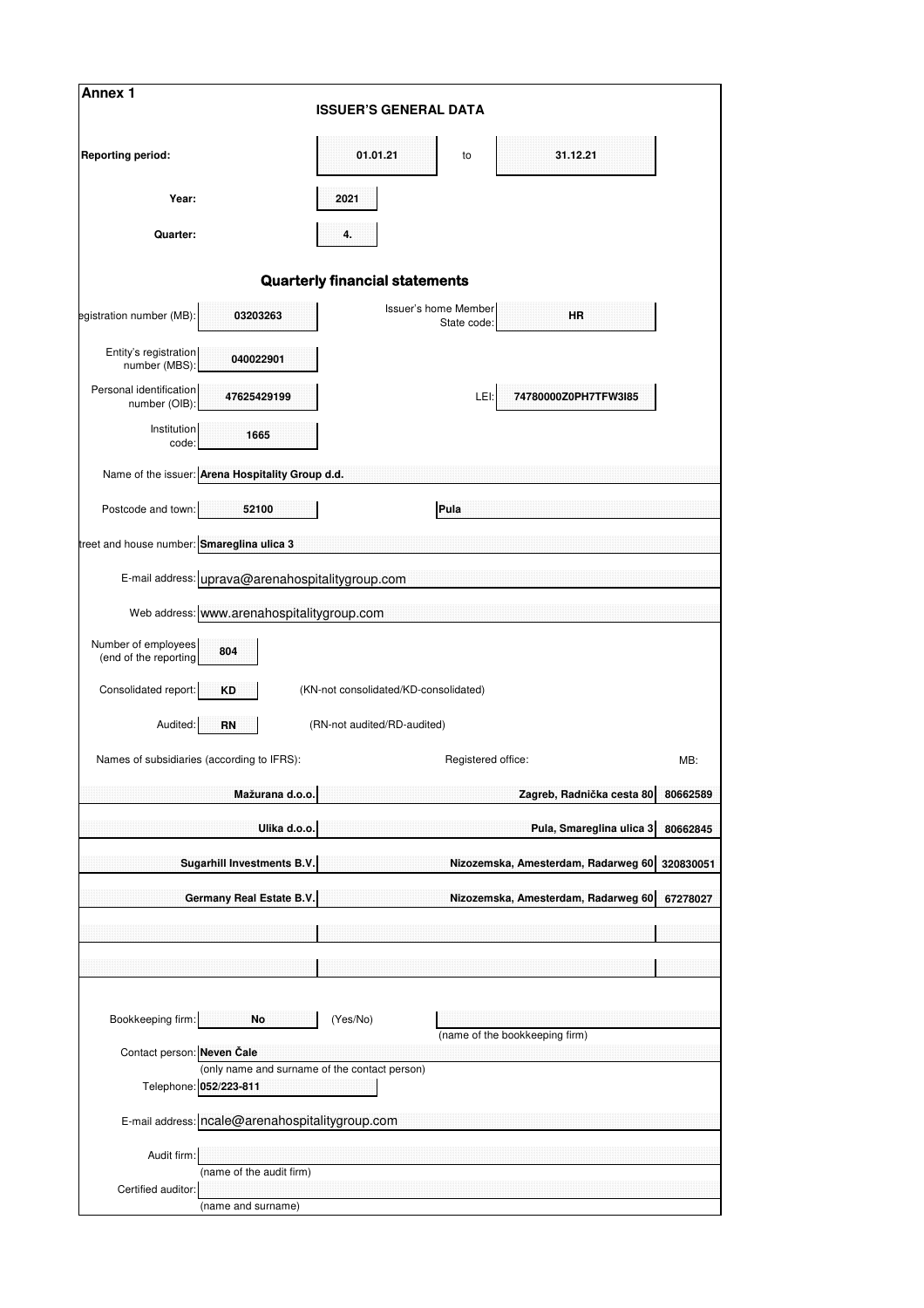### **BALANCE SHEET balance as at 31.12.2021**

|                                                                                                                                           |                    |                                               | in HRK                                         |
|-------------------------------------------------------------------------------------------------------------------------------------------|--------------------|-----------------------------------------------|------------------------------------------------|
| Submitter: Arena Hospitality Group d.d.<br>Item                                                                                           | <b>ADP</b><br>code | Last day of the<br>preceding business<br>year | At the reporting date<br>of the current period |
| $\blacksquare$                                                                                                                            | $\overline{2}$     | $\overline{\mathbf{3}}$                       | $\overline{4}$                                 |
| A) RECEIVABLES FOR SUBSCRIBED CAPITAL UNPAID                                                                                              | 001                | 0                                             | 0                                              |
| <b>B) FIXED ASSETS</b> (ADP 003+010+020+031+036)                                                                                          | 002                | 2.591.618.682                                 | 2.896.272.731                                  |
| I INTANGIBLE ASSETS (ADP 004 to 009)                                                                                                      | 003                | 1.407.134                                     | 2.166.712                                      |
| 1 Research and development                                                                                                                | 004                | 0                                             | 0                                              |
| 2 Concessions, patents, licences, trademarks, software and other<br>rights                                                                | 005                | 1.407.134                                     | 2.166.712                                      |
| 3 Goodwill                                                                                                                                | 006                | 0                                             | 0                                              |
| 4 Advances for the purchase of intangible assets                                                                                          | 007                | $\mathbf 0$                                   | 0                                              |
| 5 Intangible assets in preparation                                                                                                        | 008                | 0                                             | 0                                              |
| 6 Other intangible assets<br>II TANGIBLE ASSETS (ADP 011 to 019)                                                                          | 009<br>010         | 0                                             | 0<br>2.688.914.131                             |
| 1 Land                                                                                                                                    | 011                | 2.469.150.056<br>337.138.033                  | 357.028.321                                    |
| 2 Buildings                                                                                                                               | 012                | 1.552.239.268                                 | 1.584.465.260                                  |
| 3 Plant and equipment                                                                                                                     | 013                | 150.700.723                                   | 140.197.292                                    |
| 4 Tools, working inventory and transportation assets                                                                                      | 014                | 3.767.632                                     | 2.879.277                                      |
| 5 Biological assets<br>6 Advances for the purchase of tangible assets                                                                     | 015<br>016         | 0<br>13.331.450                               | 0<br>6.511.252                                 |
| 7 Tangible assets in preparation                                                                                                          | 017                | 131.108.486                                   | 327.374.358                                    |
| 8 Other tangible assets                                                                                                                   | 018                | 280.864.464                                   | 270.458.371                                    |
| 9 Investment property                                                                                                                     | 019                | 0                                             |                                                |
| III FIXED FINANCIAL ASSETS (ADP 021 to 030)                                                                                               | 020                | 55.347.563                                    | 107.613.836                                    |
| 1 Investments in holdings (shares) of undertakings within the group<br>2 Investments in other securities of undertakings within the group | 021<br>022         | 0<br>0                                        | 0<br>0                                         |
| 3 Loans, deposits, etc. to undertakings within the group                                                                                  | 023                | 0                                             | 0                                              |
| 4. Investments in holdings (shares) of companies linked by virtue of                                                                      | 024                | 0                                             | 0                                              |
| participating interests                                                                                                                   |                    |                                               |                                                |
| 5 Investment in other securities of companies linked by virtue of<br>participating interests                                              | 025                | 0                                             | 0                                              |
| 6 Loans, deposits etc. to companies linked by virtue of participating                                                                     | 026                | 39.828.807                                    | 38.700.449                                     |
| interests                                                                                                                                 |                    |                                               |                                                |
| 7 Investments in securities<br>8 Loans, deposits, etc. given                                                                              | 027<br>028         | 0<br>15.518.756                               | 0<br>68.913.387                                |
| 9 Other investments accounted for using the equity method                                                                                 | 029                | 0                                             | 0                                              |
| 10 Other fixed financial assets                                                                                                           | 030                | 0                                             | 0                                              |
| IV RECEIVABLES (ADP 032 to 035)                                                                                                           | 031                | $\overline{0}$                                | $\overline{0}$                                 |
| 1 Receivables from undertakings within the group<br>2 Receivables from companies linked by virtue of participating                        | 032                | 0                                             | 0                                              |
| interests                                                                                                                                 | 033                | 0                                             | 0                                              |
| 3 Customer receivables                                                                                                                    | 034                | 0                                             | 0                                              |
| 4 Other receivables                                                                                                                       | 035                | 0                                             | 0                                              |
| V DEFERRED TAX ASSETS                                                                                                                     | 036                | 65.713.929                                    | 97.578.052                                     |
| C) CURRENT ASSETS (ADP 038+046+053+063)<br>I INVENTORIES (ADP 039 to 045)                                                                 | 037<br>038         | 451.157.063<br>2.464.503                      | 440.052.850<br>2.888.858                       |
| 1 Raw materials and consumables                                                                                                           | 039                | 2.250.798                                     | 2.700.504                                      |
| 2 Work in progress                                                                                                                        | 040                | 0                                             | 0                                              |
| 3 Finished goods                                                                                                                          | 041                | $\mathbf 0$                                   | 0                                              |
| 4 Merchandise                                                                                                                             | 042                | 16.468                                        | 63.451                                         |
| 5 Advances for inventories<br>6 Fixed assets held for sale                                                                                | 043<br>044         | 197.237<br>0                                  | 124.903<br>0                                   |
| 7 Biological assets                                                                                                                       | 045                | 0                                             | 0                                              |
| II RECEIVABLES (ADP 047 to 052)                                                                                                           | 046                | 22.855.787                                    | 96.059.532                                     |
| 1 Receivables from undertakings within the group                                                                                          | 047                | 794.072                                       | 150                                            |
| 2 Receivables from companies linked by virtue of participating                                                                            | 048                | 571.816                                       | 67.744                                         |
| interests<br>3 Customer receivables                                                                                                       | 049                | 7.728.944                                     | 10.889.105                                     |
| 4 Receivables from employees and members of the undertaking                                                                               | 050                | 0                                             | 0                                              |
| 5 Receivables from government and other institutions                                                                                      | 051                | 6.140.402                                     | 32.050.549                                     |
| 6 Other receivables                                                                                                                       | 052                | 7.620.553                                     | 53.051.984                                     |
| III CURRENT FINANCIAL ASSETS (ADP 054 to 062)<br>1 Investments in holdings (shares) of undertakings within the group                      | 053<br>054         | 223.960<br>0                                  | 200.965<br>0                                   |
| 2 Investments in other securities of undertakings within the group                                                                        | 055                | 0                                             | 0                                              |
| 3 Loans, deposits, etc. to undertakings within the group                                                                                  | 056                | 0                                             | 0                                              |
| 4 Investments in holdings (shares) of companies linked by virtue of<br>participating interests                                            | 057                | 0                                             | 0                                              |
| 5 Investment in other securities of companies linked by virtue of<br>participating interests                                              | 058                | 0                                             | 0                                              |
| 6 Loans, deposits etc. to companies linked by virtue of participating<br>interests                                                        | 059                | $\mathbf 0$                                   | 0                                              |
| 7 Investments in securities                                                                                                               | 060                | 223.960                                       | 200.965                                        |
| 8 Loans, deposits, etc. given<br>9 Other financial assets                                                                                 | 061<br>062         | 0<br>0                                        | 0                                              |
| IV CASH AT BANK AND IN HAND                                                                                                               | 063                | 425.612.813                                   | 0<br>340.903.495                               |
| D) PREPAID EXPENSES AND ACCRUED INCOME                                                                                                    | 064                |                                               | 0                                              |
| E) TOTAL ASSETS (ADP 001+002+037+064)                                                                                                     | 065                | 3.042.775.745                                 | 3.336.325.581                                  |
| OFF-BALANCE SHEET ITEMS                                                                                                                   | 066                | 0                                             | 0                                              |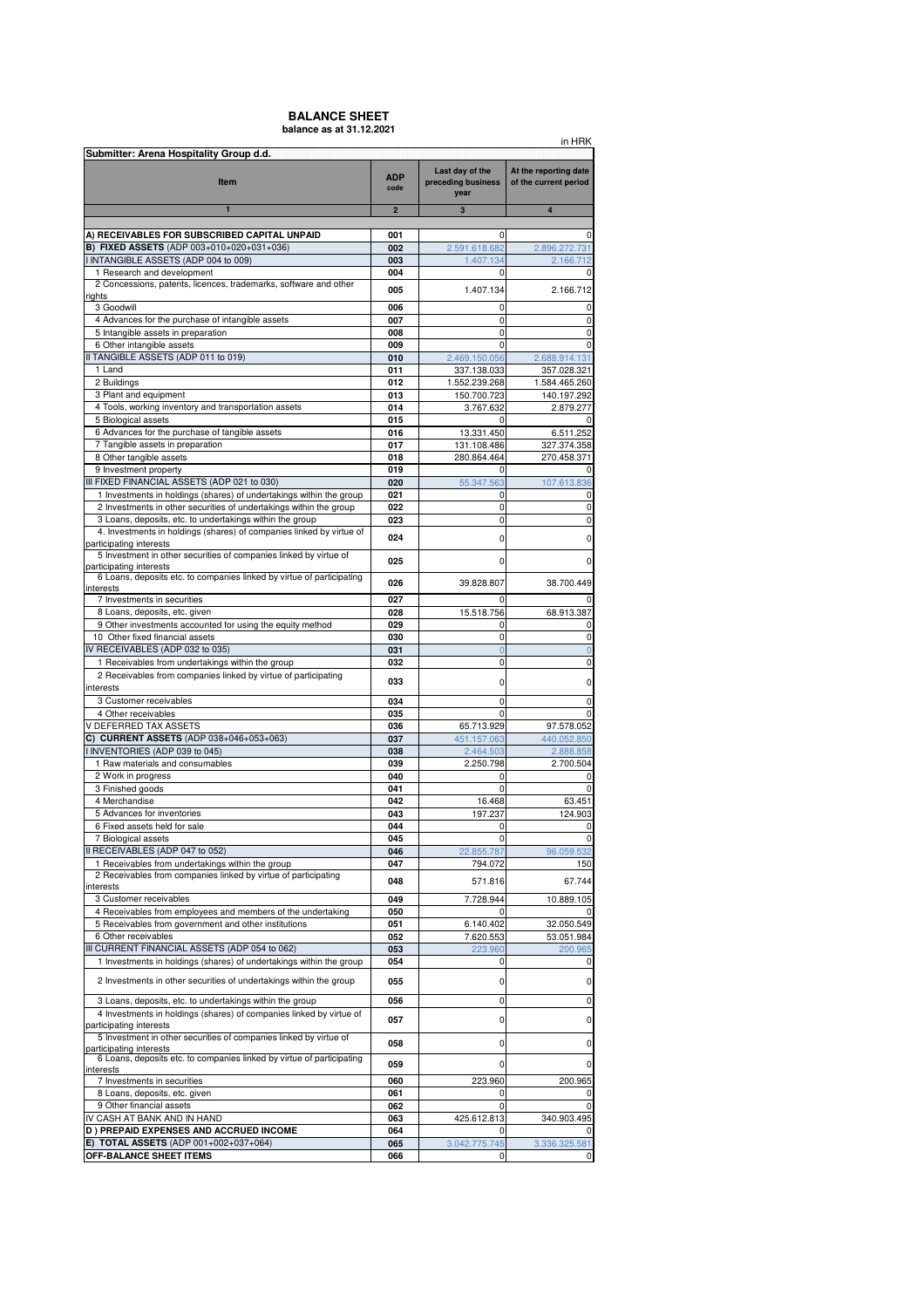| <b>LIABILITIES</b>                                                       |     |               |               |
|--------------------------------------------------------------------------|-----|---------------|---------------|
| A) CAPITAL AND RESERVES (ADP 068 to                                      | 067 | 1.531.450.549 | 1.569.004.570 |
| I INITIAL (SUBSCRIBED) CAPITAL                                           | 068 | 102.574.420   | 102.574.420   |
| <b>II CAPITAL RESERVES</b>                                               | 069 | 1.142.742.013 | 1.142.742.013 |
| III RESERVES FROM PROFIT (ADP 071+072-073+074+075)                       | 070 | 317.154.752   | 318.778.110   |
| 1 Legal reserves                                                         | 071 | 5.128.721     | 5.128.721     |
| 2 Reserves for treasury shares                                           | 072 | 16.871.376    | 16.871.376    |
| 3 Treasury shares and holdings (deductible item)                         | 073 | $-16.871.376$ | $-16.871.376$ |
| 4 Statutory reserves                                                     | 074 |               | 0             |
| 5 Other reserves                                                         | 075 |               |               |
|                                                                          |     | 312.026.031   | 313.649.389   |
| IV REVALUATION RESERVES                                                  | 076 |               | 0             |
| V FAIR VALUE RESERVES AND OTHER (ADP 078 to 082)                         | 077 | $-9.962.664$  | $-5.546.307$  |
| 1 Financial assets at fair value through other comprehensive income      | 078 | 130.305       | 107.310       |
| (i.e. available for sale)                                                |     |               |               |
| 2 Cash flow hedge - effective portion                                    | 079 |               |               |
| 3 Hedge of a net investment in a foreign operation - effective portion   | 080 | $-9.826.022$  | $-5.377.897$  |
| 4 Other fair value reserves                                              | 081 | $\Omega$      | 0             |
| 5 Exchange differences arising from the translation of foreign           | 082 | $-266.947$    | $-275.720$    |
| operations (consolidation)                                               |     |               |               |
| VI RETAINED PROFIT OR LOSS BROUGHT FORWARD (ADP 084-                     |     |               |               |
| 085)                                                                     | 083 | 206.224.758   | $-21.057.972$ |
| 1 Retained profit                                                        | 084 | 206.224.758   | 0             |
| 2 Loss brought forward                                                   | 085 |               | 21.057.972    |
| VII PROFIT OR LOSS FOR THE BUSINESS YEAR (ADP 087-088)                   | 086 | -227.282.730  | 31.514.306    |
| 1 Profit for the business year                                           | 087 | 0             | 31.514.306    |
| 2 Loss for the business year                                             | 088 | 227.282.730   | 0             |
| VIII MINORITY (NON-CONTROLLING) INTEREST                                 | 089 | 0             | 0             |
| B) PROVISIONS (ADP 091 to 096)                                           | 090 | 46.686.363    | 49.309.370    |
|                                                                          |     |               |               |
| 1 Provisions for pensions, termination benefits and similar              | 091 | 1.328.606     | 3.951.613     |
| obligations                                                              |     |               |               |
| 2 Provisions for tax liabilities                                         | 092 | 0             | 0             |
| 3 Provisions for ongoing legal cases                                     | 093 | $\mathbf 0$   | 0             |
| 4 Provisions for renewal of natural resources                            | 094 | 0             | 0             |
| 5 Provisions for warranty obligations                                    | 095 | 0             | 0             |
| 6 Other provisions                                                       | 096 | 45.357.757    | 45.357.757    |
| C) LONG-TERM LIABILITIES (ADP 098 to 108)                                | 097 | 1.283.896.409 | 1.434.878.048 |
| 1 Liabilities to undertakings within the group                           |     |               |               |
|                                                                          | 098 | 0             | 0             |
| 2 Liabilities for loans, deposits, etc. of undertakings within the group | 099 | 0             | 0             |
| 3 Liabilities to companies linked by virtue of participating interests   | 100 | $\mathbf 0$   | 0             |
| 4 Liabilities for loans, deposits etc. of companies linked by virtue of  |     |               |               |
| participating interests                                                  | 101 | 0             | 0             |
| 5 Liabilities for loans, deposits etc.                                   | 102 | $\Omega$      | 0             |
| 6 Liabilities to banks and other financial institutions                  | 103 | 1.275.984.952 | 1.430.551.307 |
| 7 Liabilities for advance payments                                       | 104 | 0             | 0             |
| 8 Liabilities to suppliers                                               | 105 | 0             | 0             |
| 9 Liabilities for securities                                             | 106 | $\mathbf 0$   | 0             |
| 10 Other long-term liabilities                                           | 107 |               |               |
|                                                                          |     | 7.911.457     | 4.326.741     |
| 11 Deferred tax liability                                                | 108 |               | 0             |
| D) SHORT-TERM LIABILITIES (ADP 110 to 123)                               | 109 | 180.742.424   | 283.133.593   |
| 1 Liabilities to undertakings within the group                           | 110 | 13.883.510    | 18.547.193    |
| 2 Liabilities for loans, deposits, etc. of undertakings within the group | 111 | 0             | 0             |
| 3 Liabilities to companies linked by virtue of participating interests   | 112 | 0             | 0             |
|                                                                          |     |               |               |
| 4 Liabilities for loans, deposits etc. of companies linked by virtue of  | 113 | 0             | 0             |
| participating interests                                                  |     |               |               |
| 5 Liabilities for loans, deposits etc.                                   | 114 |               | 0             |
| 6 Liabilities to banks and other financial institutions                  | 115 | 113.698.314   | 109.326.309   |
| 7 Liabilities for advance payments                                       | 116 | 9.491.828     | 11.758.489    |
| 8 Liabilities to suppliers                                               | 117 | 25.073.300    | 65.330.490    |
| 9 Liabilities for securities                                             | 118 | 0             | 0             |
| 10 Liabilities to employees                                              | 119 | 7.798.182     | 17.580.879    |
| 11 Taxes, contributions and similar liabilities                          | 120 | 1.246.562     | 5.401.625     |
| 12 Liabilities arising from the share in the result                      | 121 | 0             | 0             |
| 13 Liabilities arising from fixed assets held for sale                   | 122 | 0             | 0             |
| 14 Other short-term liabilities                                          | 123 | 9.550.728     | 55.188.608    |
| E) ACCRUALS AND DEFERRED INCOME                                          | 124 | 0             | 0             |
|                                                                          |     |               |               |
| F) TOTAL - LIABILITIES (ADP 067+090+097+109+124)                         | 125 | 3.042.775.745 | 3.336.325.581 |
| G) OFF-BALANCE SHEET ITEMS                                               | 126 | 0             | 0             |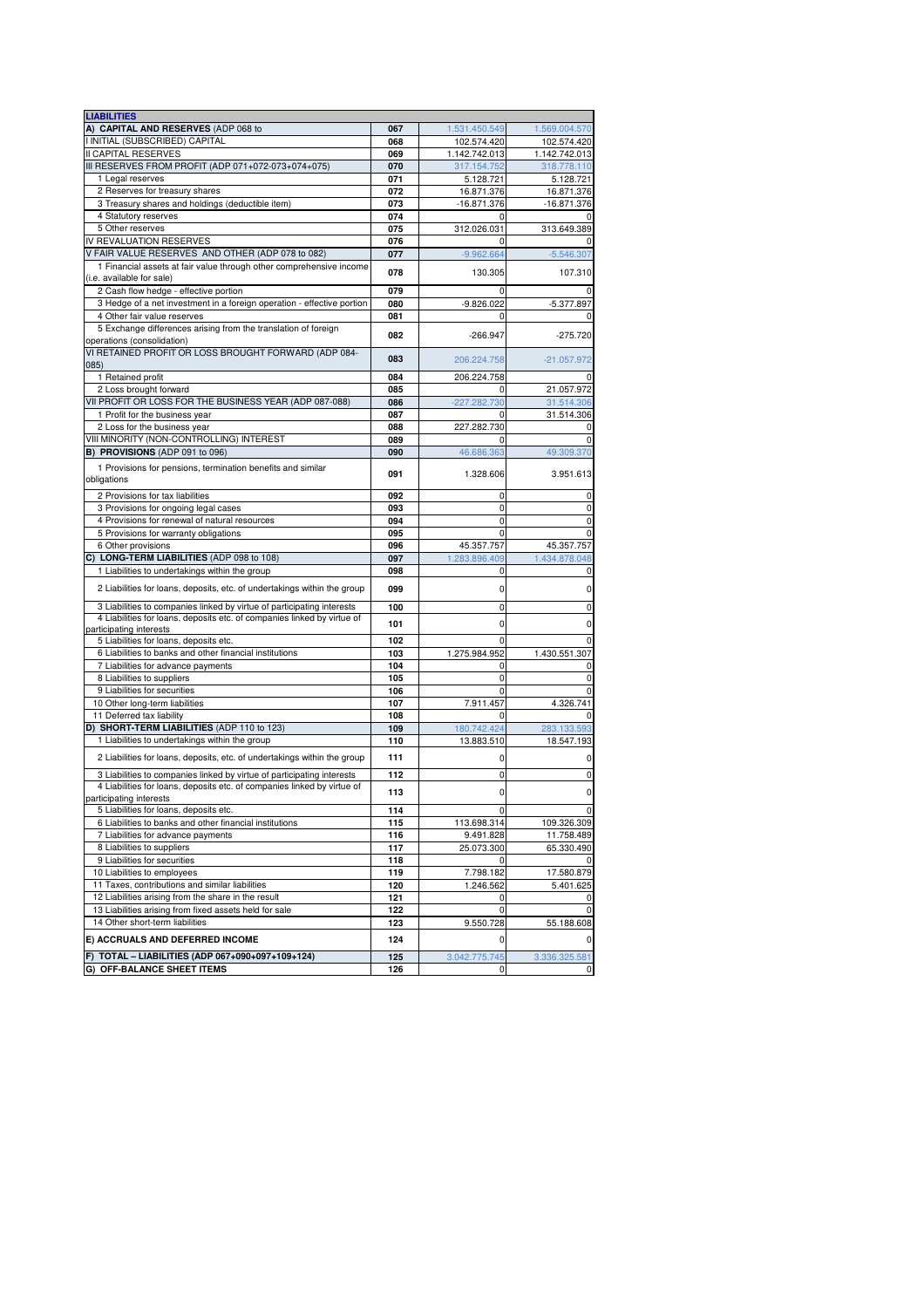## **for the period 01.01.2021 to 31.12.2021 STATEMENT OF PROFIT OR LOSS**

in HRK

| Submitter: Arena Hospitality Group d.d.                                                                                  | <b>ADP</b>     |                               | Same period of the previous year | <b>Current period</b> |                    |  |
|--------------------------------------------------------------------------------------------------------------------------|----------------|-------------------------------|----------------------------------|-----------------------|--------------------|--|
| Item                                                                                                                     | code           | <b>Cumulative</b>             | Quarter                          | <b>Cumulative</b>     | Quarter            |  |
|                                                                                                                          | $\overline{2}$ | $\overline{3}$                | $\overline{4}$                   | 5                     | 6                  |  |
| <b>OPERATING INCOME (ADP 002 to 006)</b>                                                                                 | 001            | 238.314.090                   | 8.413.890                        | 470.155.304           | 46.985.041         |  |
| 1 Income from sales with undertakings within the group                                                                   | 002            | $\Omega$                      | 0                                | $\Omega$              | 0                  |  |
| 2 Income from sales (outside group)                                                                                      | 003            | 234.681.815                   | 8.821.113                        | 454.438.119           | 43.056.801         |  |
| 3 Income from the use of own products, goods and services<br>4 Other operating income with undertakings within the group | 004<br>005     |                               |                                  |                       | O<br>C             |  |
| 5 Other operating income (outside the group)                                                                             | 006            | 3.632.275                     | $-407.223$                       | 15.717.185            | 3.928.240          |  |
|                                                                                                                          |                |                               |                                  |                       |                    |  |
| II OPERATING EXPENSES (ADP 08+009+013+017+018+019+022+029)                                                               | 007            | 419.357.686                   | 96.988.604                       | 434.254.195           | 104.449.468        |  |
| 1 Changes in inventories of work in progress and finished goods                                                          | 008            | $\Omega$                      | $\Omega$                         | $\Omega$              | O                  |  |
| 2 Material costs (ADP 010 to 012)                                                                                        | 009            | 104.558.164                   | 13.168.205                       | 161.428.440           | 28.910.142         |  |
| a) Costs of raw materials and consumables                                                                                | 010            | 51.355.219                    | 7.505.045                        | 75.799.584            | 14.133.461         |  |
| b) Costs of goods sold<br>c) Other external costs                                                                        | 011<br>012     | 53.202.945                    | $\Omega$<br>5.663.160            | O<br>85.628.856       | 0<br>14.776.681    |  |
| 3 Staff costs (ADP 014 to 016)                                                                                           | 013            | 113.236.546                   | 22.896.604                       | 160.850.821           | 52.188.033         |  |
| a) Net salaries and wages                                                                                                | 014            | 72.209.115                    | 15.361.693                       | 111.880.699           | 37.350.486         |  |
| b) Tax and contributions from salary costs                                                                               | 015            | 27.289.410                    | 4.787.341                        | 31.975.795            | 9.593.394          |  |
| c) Contributions on salaries                                                                                             | 016            | 13.738.021                    | 2.747.570                        | 16.994.327            | 5.244.153          |  |
| 4 Depreciation                                                                                                           | 017            | 131.954.728                   | 51.509.108                       | 103.644.473           | 26.163.483         |  |
| 5 Other costs                                                                                                            | 018            | 0                             | 0                                | 0                     | 0                  |  |
| 6 Value adjustments (ADP 020+021)                                                                                        | 019            | $\Omega$                      | $\Omega$                         | $\overline{0}$        | $\mathbf 0$        |  |
| a) fixed assets other than financial assets                                                                              | 020            | $\mathbf 0$                   | 0                                | 0                     | O                  |  |
| b) current assets other than financial assets<br>7 Provisions (ADP 023 to 028)                                           | 021<br>022     | $\mathbf 0$<br>$\overline{0}$ | 0<br>$\mathbf{0}$                | 0<br>$\Omega$         | O                  |  |
| a) Provisions for pensions, termination benefits and similar obligations                                                 | 023            | 0                             | 0                                | $\mathbf 0$           | $\mathbf{0}$<br>0  |  |
| b) Provisions for tax liabilities                                                                                        | 024            | $\mathbf 0$                   | 0                                | $\mathbf 0$           | 0                  |  |
| c) Provisions for ongoing legal cases                                                                                    | 025            | $\mathbf 0$                   | $\mathbf 0$                      | 0                     | 0                  |  |
| d) Provisions for renewal of natural resources                                                                           | 026            | $\mathbf 0$                   | $\mathbf 0$                      | 0                     | O                  |  |
| e) Provisions for warranty obligations                                                                                   | 027            | $\mathbf 0$                   | $\mathbf 0$                      | $\mathbf 0$           | 0                  |  |
| f) Other provisions                                                                                                      | 028            | $\mathbf 0$                   | $\mathbf 0$                      | $\mathbf 0$           | 0                  |  |
| 8 Other operating expenses                                                                                               | 029            | 69.608.248                    | 9.414.687                        | 8.330.461             | $-2.812.190$       |  |
| <b>III FINANCIAL INCOME (ADP 031 to 040)</b>                                                                             | 030            | 836.329                       | 424.064                          | 910.586               | 247.726            |  |
| 1 Income from investments in holdings (shares) of undertakings within the<br>group                                       | 031            | $\mathbf 0$                   | 0                                | 0                     | O                  |  |
| 2 Income from investments in holdings (shares) of companies linked by                                                    | 032            | $\mathbf 0$                   | 0                                | 0                     | 0                  |  |
| virtue of participating interests<br>3 Income from other long-term financial investment and loans granted to             |                |                               |                                  |                       |                    |  |
| undertakings within the group                                                                                            | 033            | $\Omega$                      | 0                                | 0                     |                    |  |
| 4 Other interest income from operations with undertakings within the                                                     |                |                               |                                  |                       |                    |  |
| group                                                                                                                    | 034            | $\mathbf 0$                   | 0                                | 0                     | 0                  |  |
| 5 Exchange rate differences and other financial income from operations                                                   | 035            | $\mathbf 0$                   | 0                                | 0                     | O                  |  |
| with undertakings within the group                                                                                       |                |                               |                                  |                       |                    |  |
| 6 Income from other long-term financial investments and loans                                                            | 036            | $\Omega$                      | $\Omega$<br>237.441              | $\Omega$              | 0                  |  |
| 7 Other interest income<br>8 Exchange rate differences and other financial income                                        | 037<br>038     | 836.329<br>0                  | 186.623                          | 910.586<br>0          | 247.726            |  |
| 9 Unrealised gains (income) from financial assets                                                                        | 039            | $\Omega$                      | 0                                | $\Omega$              | 0<br>O             |  |
| 10 Other financial income                                                                                                | 040            | $\mathbf 0$                   | 0                                | $\mathbf 0$           | $\mathbf 0$        |  |
| IV FINANCIAL EXPENSES (ADP 042 to 048)                                                                                   | 041            | 45.047.034                    | 6.551.000                        | 27.456.221            | 11.595.923         |  |
| 1 Interest expenses and similar expenses with undertakings within the                                                    |                |                               |                                  |                       |                    |  |
| group                                                                                                                    | 042            | $\mathbf 0$                   | 0                                | 0                     | O                  |  |
| 2 Exchange rate differences and other expenses from operations with<br>undertakings within the group                     | 043            | $\mathbf 0$                   | 0                                | 0                     | 0                  |  |
| 3 Interest expenses and similar expenses                                                                                 | 044            | 29.320.882                    | 6.481.199                        | 26.467.422            | 9.088.531          |  |
| 4 Exchange rate differences and other expenses                                                                           | 045            | 15.494.401                    | 0                                | 696.134               | 2.387.554          |  |
| 5 Unrealised losses (expenses) from financial assets                                                                     | 046            | 0                             | 0                                | 0                     | O                  |  |
| 6 Value adjustments of financial assets (net)                                                                            | 047            | $\mathbf 0$                   | $\mathbf 0$                      | $\mathbf 0$           | $\mathbf 0$        |  |
| 7 Other financial expenses                                                                                               | 048            | 231.751                       | 69.801                           | 292.665               | 119.838            |  |
| SHARE IN PROFIT FROM UNDERTAKINGS LINKED BY VRITUE OF<br>V                                                               | 049            | $\mathbf 0$                   | 0                                | 0                     | O                  |  |
| <b>PARTICIPATING INTERESTS</b><br><b>VI SHARE IN PROFIT FROM JOINT VENTURES</b>                                          | 050            | $\mathbf 0$                   | 0                                | 0                     | O                  |  |
| VII SHARE IN LOSS OF COMPANIES LINKED BY VIRTUE OF                                                                       |                |                               |                                  |                       |                    |  |
| <b>PARTICIPATING INTEREST</b>                                                                                            | 051            | $\mathbf 0$                   | 0                                | 0                     | 0                  |  |
| <b>VIII SHARE IN LOSS OF JOINT VENTURES</b>                                                                              | 052            | 7.002.112                     | 2.260.791                        | 6.295.144             | 987.026            |  |
| IX TOTAL INCOME (ADP 001+030+049 +050)                                                                                   | 053            | 239.150.419                   | 8.837.954                        | 471.065.890           | 47.232.767         |  |
| <b>TOTAL EXPENDITURE</b> (ADP 007+041+051 + 052)                                                                         | 054            | 471.406.832                   | 105.800.395                      | 468.005.560           | 117.032.417        |  |
| XI PRE-TAX PROFIT OR LOSS (ADP 053-054)                                                                                  | 055            | $-232.256.413$                | $-96.962.441$                    | 3.060.330             | $-69.799.650$      |  |
| 1 Pre-tax profit (ADP 053-054)<br>2 Pre-tax loss (ADP 054-053)                                                           | 056<br>057     | $-232.256.413$                | $-96.962.441$                    | 3.060.330             | 0<br>$-69.799.650$ |  |
| <b>XII INCOME TAX</b>                                                                                                    | 058            | -4.973.683                    | 20.622.579                       | -28.453.976           | $-31.683.854$      |  |
| XIII PROFIT OR LOSS FOR THE PERIOD (ADP 055-059)                                                                         | 059            | $-227.282.730$                | $-117.585.020$                   | 31.514.306            | $-38.115.796$      |  |
| 1 Profit for the period (ADP 055-059)                                                                                    | 060            |                               |                                  | 31.514.306            |                    |  |
| 2 Loss for the period (ADP 059-055)                                                                                      | 061            | -227.282.730                  | $-117.585.020$                   | $\bf{0}$              | $-38.115.796$      |  |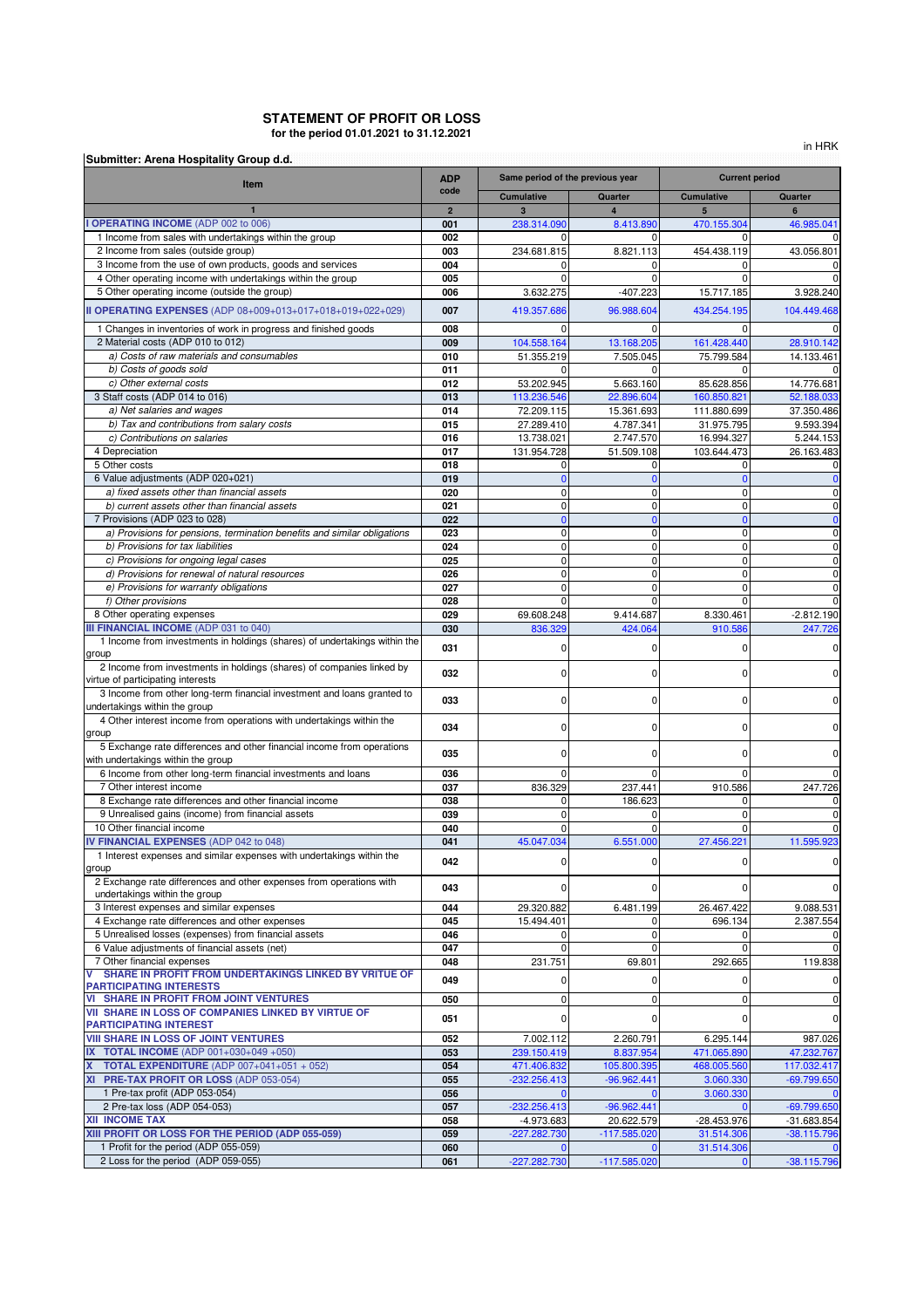| DISCONTINUED OPERATIONS (to be filled in by undertakings subject to IFRS only with discontinued operations)                                      |     |                |                |             |               |
|--------------------------------------------------------------------------------------------------------------------------------------------------|-----|----------------|----------------|-------------|---------------|
| XIV PRE-TAX PROFIT OR LOSS OF DISCONTINUED OPERATIONS                                                                                            | 062 |                | $\mathbf 0$    | n           |               |
| (ADP 063-064)<br>1 Pre-tax profit from discontinued operations                                                                                   | 063 | $\mathbf 0$    | $\mathbf 0$    | $\mathbf 0$ | $\mathbf 0$   |
| 2 Pre-tax loss on discontinued operations                                                                                                        | 064 | $\mathbf 0$    | $\mathbf{0}$   | $\mathbf 0$ | $\mathbf 0$   |
| XV INCOME TAX OF DISCONTINUED OPERATIONS                                                                                                         | 065 | $\mathbf 0$    | $\mathbf{0}$   | $\Omega$    | $\pmb{0}$     |
| 1 Discontinued operations profit for the period (ADP 062-065)                                                                                    | 066 | $\mathbf{0}$   | $\mathbf{0}$   | $\Omega$    | $\bf{0}$      |
| 2 Discontinued operations loss for the period (ADP 065-062)                                                                                      | 067 | $\Omega$       | $\mathbf{0}$   |             | $\mathbf 0$   |
| TOTAL OPERATIONS (to be filled in only by undertakings subject to IFRS with discontinued operations                                              |     |                |                |             |               |
| XVI PRE-TAX PROFIT OR LOSS (ADP 055-+062)                                                                                                        | 068 | $\mathbf{0}$   | $\mathbf{0}$   | $\Omega$    | $\mathbf 0$   |
| 1 Pre-tax profit (ADP 068)                                                                                                                       | 069 | $\mathbf 0$    | $\mathbf{0}$   | $\Omega$    | $\mathbf 0$   |
| 2 Pre-tax loss (ADP 068)                                                                                                                         | 070 | $\mathbf{0}$   | $\mathbf{0}$   | $\Omega$    | $\mathbf 0$   |
| XVII INCOME TAX (ADP 058+065)                                                                                                                    | 071 | $\mathbf{0}$   | $\mathbf{0}$   | $\Omega$    | $\bf{0}$      |
| XVIII PROFIT OR LOSS FOR THE PERIOD (ADP 068-071)                                                                                                | 072 | $\Omega$       | $\overline{0}$ |             | $\mathbf{0}$  |
| 1 Profit for the period (ADP 068-071)                                                                                                            | 073 | $\Omega$       | $\mathbf{0}$   |             | $\mathbf{0}$  |
| 2 Loss for the period (ADP 071-068)                                                                                                              | 074 |                | $\mathbf{0}$   | $\Omega$    | $\mathbf{0}$  |
| APPENDIX to the P&L (to be filled in by undertakings that draw up consolidated annual financial statements)                                      |     |                |                |             |               |
| XIX PROFIT OR LOSS FOR THE PERIOD (ADP 076+077)                                                                                                  | 075 | -227.282.730   | $-117.585.020$ | 31.514.306  | $-38.115.796$ |
| 1 Attributable to owners of the parent                                                                                                           | 076 | -227.282.730   | -117.585.020   | 31.514.306  | -38.115.796   |
| 2 Attributable to minority (non-controlling) interest                                                                                            | 077 |                | $\mathbf 0$    | $\Omega$    | $\Omega$      |
| STATEMENT OF OTHER COMPRHENSIVE INCOME (to be filled in by undertakings subject to IFRS)                                                         |     |                |                |             |               |
| I PROFIT OR LOSS FOR THE PERIOD                                                                                                                  | 078 | -227.282.730   | $-117.585.020$ | 31.514.306  | -38.115.796   |
| II OTHER COMPREHENSIVE INCOME/LOSS BEFORE TAX<br>$(ADP 80+87)$                                                                                   | 079 | 1.452.641      | 276.350        | 4.416.357   | 1.845.567     |
| III Items that will not be reclassified to profit or loss (ADP 081 to 085)                                                                       | 080 | $\mathbf{0}$   | $\mathbf 0$    | n           | $\mathbf 0$   |
| 1 Changes in revaluation reserves of fixed tangible and intangible assets                                                                        | 081 | 0              | 0              |             |               |
| 2 Gains or losses from subsequent measurement of equity instruments at<br>fair value through other comprehensive income                          | 082 | 0              | 0              |             | $\Omega$      |
| 3 Fair value changes of financial liabilities at fair value through statement of<br>profit or loss, attributable to changes in their credit risk | 083 | 0              | 0              | $\Omega$    | O             |
| 4 Actuarial gains/losses on the defined benefit obligation                                                                                       | 084 | $\Omega$       | 0              |             | $\Omega$      |
| 5 Other items that will not be reclassified                                                                                                      | 085 | $\Omega$       | $\Omega$       |             |               |
| 6 Income tax relating to items that will not be reclassified                                                                                     | 086 | $\Omega$       | 0              |             | n             |
| IV Items that may be reclassified to profit or loss (ADP 088 to 095)                                                                             | 087 | 1.452.641      | 276.350        | 4.416.357   | 1.845.567     |
| 1 Exchange rate differences from translation of foreign operations                                                                               | 088 | 2.214.562      | $-215.206$     | $-8.773$    | 529.693       |
| 2 Gains or losses from subsequent measurement of debt securities at fair<br>value through other comprehensive income                             | 089 | 3.285          | 3.285          | $-22.995$   | $-22.995$     |
| 3 Profit or loss arising from effective cash flow hedging                                                                                        | 090 | 0              | 0              | $\Omega$    |               |
| 4 Profit or loss arising from effective hedge of a net investment in a                                                                           |     |                |                |             |               |
| foreign operation                                                                                                                                | 091 | $-765.206$     | 488.271        | 4.448.125   | 1.338.869     |
| 5 Share in other comprehensive income/loss of companies linked by virtue<br>of participating interests                                           | 092 | 0              | 0              |             |               |
| 6 Changes in fair value of the time value of option                                                                                              | 093 | 0              | $\mathbf{0}$   | 0           | $\mathbf 0$   |
| 7 Changes in fair value of forward elements of forward contracts                                                                                 | 094 | $\mathbf 0$    | $\mathbf{0}$   | $\Omega$    | $\mathbf 0$   |
| 8 Other items that may be reclassified to profit or loss                                                                                         | 095 | 0              | 0              |             | $\Omega$      |
| 9 Income tax relating to items that may be reclassified to profit or loss                                                                        | 096 |                | $\Omega$       |             |               |
| V NET OTHER COMPREHENSIVE INCOME OR LOSS (ADP 080+087-                                                                                           | 097 | 1.452.641      | 276.350        | 4.416.357   | 1.845.567     |
| $086 - 096$<br>VI COMPREHENSIVE INCOME OR LOSS FOR THE PERIOD (ADP<br>$(078+097)$                                                                | 098 | -225.830.089   | $-117.308.670$ | 35.930.663  | $-36.270.229$ |
| APPENDIX to the Statement on comprehensive income (to be filled in by undertakings that draw up consolidated statements)                         |     |                |                |             |               |
| VI COMPREHENSIVE INCOME OR LOSS FOR THE PERIOD (ADP<br>$100+101$                                                                                 | 099 | $-225.830.089$ | $-117.308.670$ | 35.930.663  | $-36.270.229$ |
| 1 Attributable to owners of the parent                                                                                                           | 100 | -225.830.089   | -117.308.670   | 35.930.663  | -36.270.229   |
| 2 Attributable to minority (non-controlling) interest                                                                                            | 101 | 0              | $\mathbf 0$    | 0           | $\mathbf{0}$  |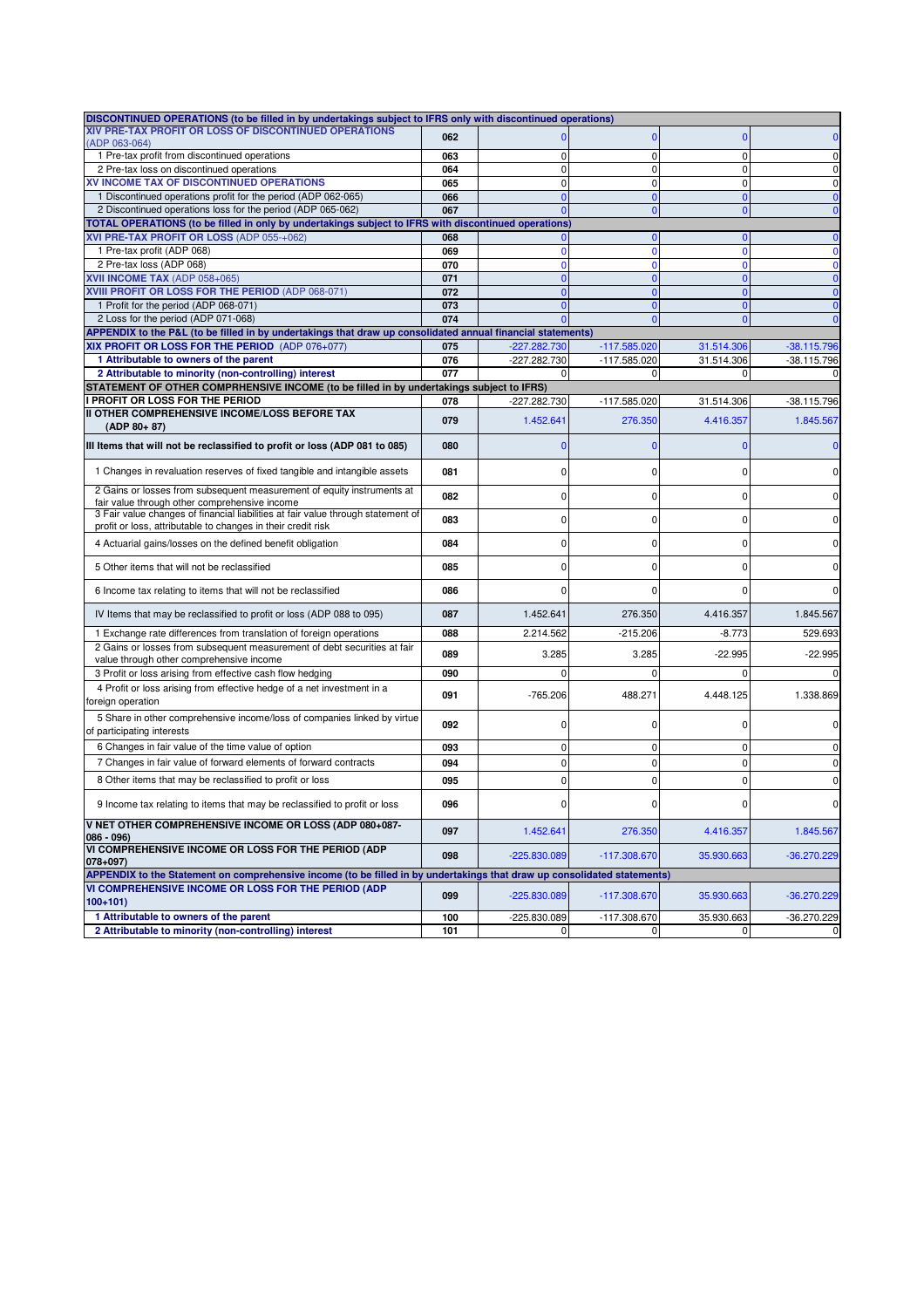### **STATEMENT OF CASH FLOWS - indirect method for the period 01.01.2021. to 31.12.2021.**

| in HRK<br>Submitter: Arena Hospitality Group d.d.                                                                     |                        |                             |                                |  |  |  |  |  |  |
|-----------------------------------------------------------------------------------------------------------------------|------------------------|-----------------------------|--------------------------------|--|--|--|--|--|--|
| <b>Item</b>                                                                                                           | <b>ADP</b>             | Same period of the          | <b>Current period</b>          |  |  |  |  |  |  |
|                                                                                                                       | code<br>$\overline{2}$ | previous year<br>3          | 4                              |  |  |  |  |  |  |
| Cash flow from operating activities                                                                                   |                        |                             |                                |  |  |  |  |  |  |
| 1 Pre-tax profit                                                                                                      | 001                    | $-232.256.413$              | 3.060.330                      |  |  |  |  |  |  |
| 2 Adjustments (ADP 003 to 010):                                                                                       | 002                    | 209.958.363                 | 153.306.038                    |  |  |  |  |  |  |
| a) Depreciation<br>b) Gains and losses from sale and value adjustment of fixed tangible and                           | 003                    | 131.954.728                 | 103.644.473                    |  |  |  |  |  |  |
| intangible assets                                                                                                     | 004                    | 13.283.061                  | $-8.732.140$                   |  |  |  |  |  |  |
| c) Gains and losses from sale and unrealised gains and losses and value<br>adjustment of financial assets             | 005                    | $\Omega$                    |                                |  |  |  |  |  |  |
| d) Interest and dividend income                                                                                       | 006                    | $-836.329$                  | $-910.586$                     |  |  |  |  |  |  |
| e) Interest expenses                                                                                                  | 007                    | 29.320.882                  | 26.467.422                     |  |  |  |  |  |  |
| f) Provisions                                                                                                         | 008                    | 4.038.478                   | 26.000.000                     |  |  |  |  |  |  |
| g) Exchange rate differences (unrealised)                                                                             | 009                    | 23.842.635                  | $-1.081.639$                   |  |  |  |  |  |  |
| h) Other adjustments for non-cash transactions and unrealised gains and<br>losses                                     | 010                    | 8.354.908                   | 7.918.508                      |  |  |  |  |  |  |
| I Cash flow increase or decrease before changes in working capital<br>(ADP 001+002)                                   | 011                    | $-22.298.050$               | 156.366.368                    |  |  |  |  |  |  |
| 3 Changes in the working capital (ADP 013 to 016)                                                                     | 012                    | $-20.515.997$               | 592.040                        |  |  |  |  |  |  |
| a) Increase or decrease in short-term liabilities                                                                     | 013                    | -20.544.029                 | 67.140.805                     |  |  |  |  |  |  |
| b) Increase or decrease in short-term receivables                                                                     | 014                    | 2.997.054                   | $-71.019.099$                  |  |  |  |  |  |  |
| c) Increase or decrease in inventories                                                                                | 015                    | $-2.969.022$                | 4.470.334                      |  |  |  |  |  |  |
| d) Other increase or decrease in working capital<br>Il Cash from operations (ADP 011+012)                             | 016<br>017             | $-42.814.047$               | 156.958.408                    |  |  |  |  |  |  |
| 4 Interest paid                                                                                                       | 018                    | $-27.416.836$               | $-31.956.520$                  |  |  |  |  |  |  |
| 5 Income tax paid                                                                                                     | 019                    | $-4.290.019$                | $-4.648.511$                   |  |  |  |  |  |  |
| A) NET CASH FLOW FROM OPERATING ACTIVITIES (ADP 017 to 019)                                                           | 020                    | -74.520.902                 | 120.353.377                    |  |  |  |  |  |  |
| <b>Cash flow from investment activities</b>                                                                           |                        |                             |                                |  |  |  |  |  |  |
| 1 Cash receipts from sales of fixed tangible and intangible assets                                                    | 021                    | 2.686.543                   | 12.329.968                     |  |  |  |  |  |  |
| 2 Cash receipts from sales of financial instruments                                                                   | 022                    | $\Omega$                    |                                |  |  |  |  |  |  |
| 3 Interest received                                                                                                   | 023                    | 29.391                      | 27.580                         |  |  |  |  |  |  |
| 4 Dividends received                                                                                                  | 024                    | $\mathbf 0$                 | 0                              |  |  |  |  |  |  |
| 5 Cash receipts from repayment of loans and deposits<br>6 Other cash receipts from investment activities              | 025                    | 0<br>$\Omega$               | 0<br>0                         |  |  |  |  |  |  |
|                                                                                                                       | 026                    |                             |                                |  |  |  |  |  |  |
| III Total cash receipts from investment activities (ADP 021 to 026)                                                   | 027                    | 2.715.934                   | 12.357.548                     |  |  |  |  |  |  |
| 1 Cash payments for the purchase of fixed tangible and intangible assets                                              | 028                    | -229.402.510                | -197.499.064                   |  |  |  |  |  |  |
| 2 Cash payments for the acquisition of financial instruments                                                          | 029                    |                             |                                |  |  |  |  |  |  |
| 3 Cash payments for loans and deposits for the period<br>4 Acquisition of a subsidiary, net of cash acquired          | 030<br>031             | $-6.193.132$<br>-44.942.256 | $-3.506.172$<br>$-112.085.150$ |  |  |  |  |  |  |
| 5 Other cash payments from investment activities                                                                      | 032                    | $-942.112$                  | -53.373.847                    |  |  |  |  |  |  |
| IV Total cash payments from investment activities (ADP 028 to 032)                                                    | 033                    | $-281.480.010$              | $-366.464.233$                 |  |  |  |  |  |  |
| B) NET CASH FLOW FROM INVESTMENT ACTIVITIES (ADP 027 +033)                                                            | 034                    | $-278.764.076$              | $-354.106.685$                 |  |  |  |  |  |  |
| <b>Cash flow from financing activities</b>                                                                            |                        |                             |                                |  |  |  |  |  |  |
| 1 Cash receipts from the increase in initial (subscribed) capital                                                     | 035                    | 0                           | 0                              |  |  |  |  |  |  |
| 2 Cash receipts from the issue of equity financial instruments and debt<br>financial instruments                      | 036                    | 0                           | 0                              |  |  |  |  |  |  |
| 3 Cash receipts from credit principals, loans and other borrowings<br>4 Other cash receipts from financing activities | 037<br>038             | 125.000.657<br>$\mathbf 0$  | 235.032.812<br>0               |  |  |  |  |  |  |
| V Total cash receipts from financing activities (ADP 035 to 038)                                                      | 039                    | 125.000.657                 | 235.032.812                    |  |  |  |  |  |  |
| 1 Cash payments for the repayment of credit principals, loans and other                                               |                        |                             |                                |  |  |  |  |  |  |
| borrowings and debt financial instruments<br>2 Cash payments for dividends                                            | 040                    | -45.844.980                 | -67.855.147                    |  |  |  |  |  |  |
| 3 Cash payments for finance lease                                                                                     | 041<br>042             | 0<br>$-16.325.411$          | 0<br>-18.968.449               |  |  |  |  |  |  |
| 4 Cash payments for the redemption of treasury shares and decrease in                                                 |                        |                             |                                |  |  |  |  |  |  |
| initial (subscribed) capital                                                                                          | 043                    | -536.619                    | 0                              |  |  |  |  |  |  |
| 5 Other cash payments from financing activities                                                                       | 044                    | 0                           | 0                              |  |  |  |  |  |  |
| VI Total cash payments from financing activities (ADP 040 to 044)                                                     | 045                    | $-62.707.010$               | -86.823.596                    |  |  |  |  |  |  |
| C) NET CASH FLOW FROM FINANCING ACTIVITIES (ADP 039 +045)                                                             | 046                    | 62.293.647                  | 148.209.216                    |  |  |  |  |  |  |
| 1 Unrealised exchange rate differences in respect of cash and cash<br>equivalents                                     | 047                    | $-2.286.490$                | 834.774                        |  |  |  |  |  |  |
| D) NET INCREASE OR DECREASE IN CASH FLOWS (ADP<br>$020+034+046+047$                                                   | 048                    | -293.277.821                | -84.709.318                    |  |  |  |  |  |  |
| E) CASH AND CASH EQUIVALENTS AT THE BEGINNING OF THE<br><b>PERIOD</b>                                                 | 049                    | 718.890.634                 | 425.612.813                    |  |  |  |  |  |  |
| F) CASH AND CASH EQUIVALENTS AT THE END OF THE<br><b>PERIOD</b> (ADP 048+049)                                         | 050                    | 425.612.813                 | 340.903.495                    |  |  |  |  |  |  |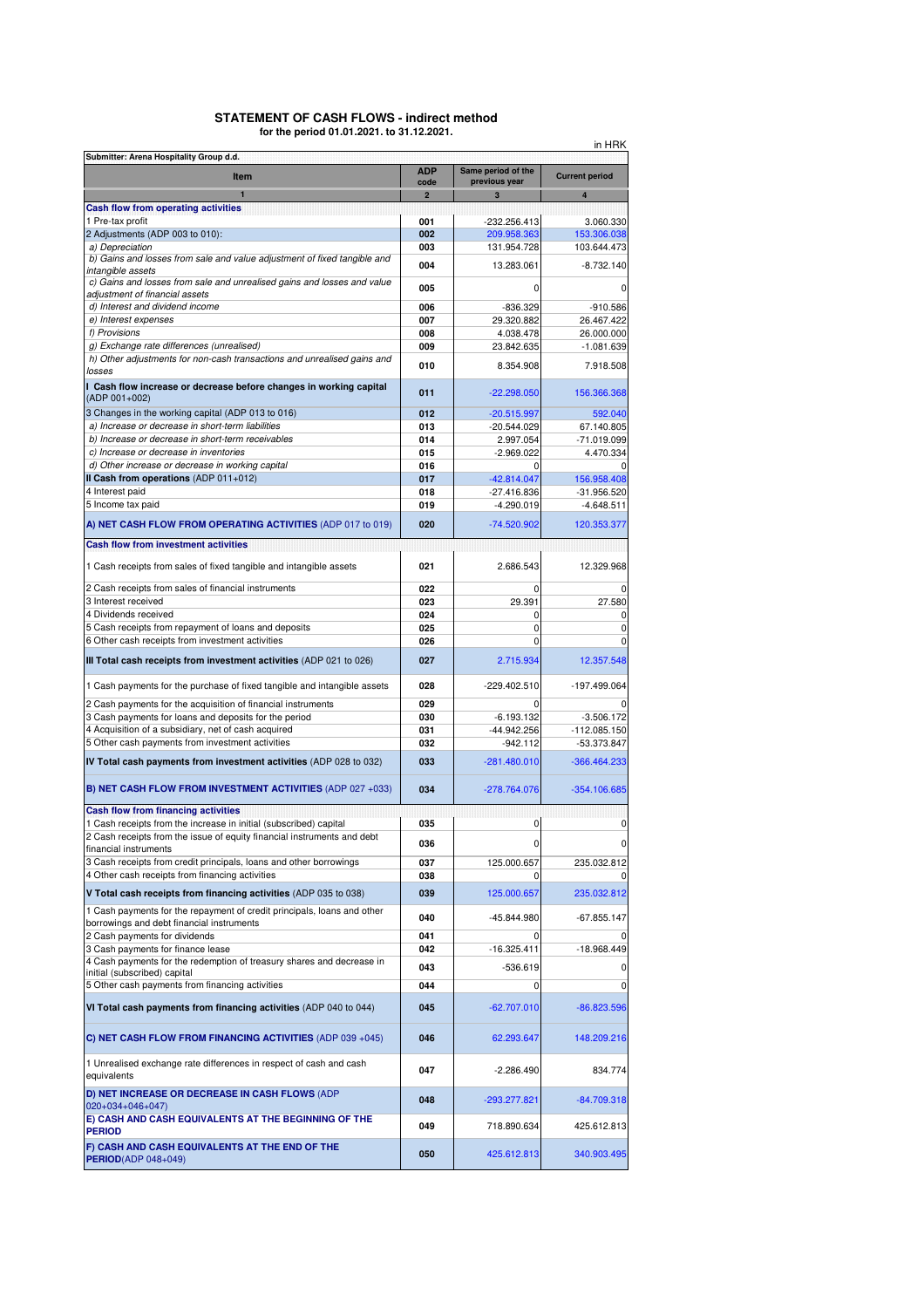#### **STATEMENT OF CHANGES IN EQUITY**

| for the period from 01.01.21<br>to                                                                                                                  | 31.12.21    |                         |                  |                |                               |                                       |                           |                |                      |                                                                               |                                 |                                                                         |                             |                                                                   |                                    |                                    |                                       | in HRK                               |                              |
|-----------------------------------------------------------------------------------------------------------------------------------------------------|-------------|-------------------------|------------------|----------------|-------------------------------|---------------------------------------|---------------------------|----------------|----------------------|-------------------------------------------------------------------------------|---------------------------------|-------------------------------------------------------------------------|-----------------------------|-------------------------------------------------------------------|------------------------------------|------------------------------------|---------------------------------------|--------------------------------------|------------------------------|
|                                                                                                                                                     |             |                         |                  |                |                               |                                       |                           |                |                      | ttributable to owners of the paren                                            |                                 |                                                                         |                             |                                                                   |                                    |                                    |                                       |                                      |                              |
| <b>Item</b>                                                                                                                                         | ADP<br>code | ial (subscri<br>capital | Capital reserve: | Legal reserves | teserves fo<br>reasury shares | asury shares ar<br>ngs (dedu<br>item) | <b>Statutory reserves</b> | Other reserves | Revaluati<br>eserves | Fair value of<br>Through othe<br>comprehensive<br>ncome (availab<br>for sale) | ash flow hed<br>ffective portio | ledge of a nel<br>vestment in a<br>vreign operatior<br>effective portic | ther fair value<br>reserves | Exchange rate<br>lerences fro<br>translation of<br>oreign operati | ined profit / la<br>rought forward | ofit/loss for the<br>business year | tal attributable<br>wners of the pare | linority (no<br>omromng.<br>interest | otal capital and<br>reserves |
|                                                                                                                                                     |             |                         |                  |                |                               |                                       |                           |                |                      | 11                                                                            | 12                              | $-13$                                                                   |                             |                                                                   |                                    | $17-17$                            | 18 (3 to 6 - 7<br>+ 8 to 17)          | 19                                   | 20 (18+19)                   |
| Previous period                                                                                                                                     |             |                         |                  |                |                               |                                       |                           |                |                      |                                                                               |                                 |                                                                         |                             |                                                                   |                                    |                                    |                                       |                                      |                              |
| 1 Balance on the first day of the previous business year                                                                                            | 01          | 102.574.420             | 1.142.738.633    | 5.128.721      | 16.334.757                    | 16.334.757                            |                           | 314.360.230    |                      | 127.020                                                                       |                                 | $-9.060.816$                                                            |                             | $-2.481.509$                                                      | 54.101.721                         | 148.976.037                        | 1,756,464,45                          |                                      | 1.756.464.457                |
| 2 Changes in accounting policies                                                                                                                    | 02          |                         |                  |                |                               |                                       |                           |                |                      |                                                                               |                                 |                                                                         |                             |                                                                   |                                    |                                    |                                       |                                      |                              |
| 3 Correction of errors                                                                                                                              | 03          |                         | 3.380            |                |                               |                                       |                           | $-3.150.38$    |                      |                                                                               |                                 |                                                                         |                             |                                                                   | 3.147.000                          |                                    |                                       |                                      |                              |
| 4 Balance on the first day of the previous business year (restated) (ADP 01 to 03)                                                                  | 04          | 102.574.420             | 1.142.742.013    | 5.128.721      | 16.334.757                    | 16.334.757                            |                           | 311.209.85     |                      | 127.020                                                                       |                                 | $-9.060.81$                                                             |                             | $-2.481.509$                                                      | 57.248.721                         | 148.976.037                        | 1.756.464.45                          |                                      | 1.756.464.457                |
| 5 Profit/loss of the period                                                                                                                         | 05          |                         |                  |                |                               |                                       |                           |                |                      |                                                                               |                                 |                                                                         |                             |                                                                   |                                    | $-227.282.730$                     | $-227.282.73$                         |                                      | $-227.282.730$               |
| 6 Exchange rate differences from translation of foreign operations                                                                                  | 06          |                         |                  |                |                               |                                       |                           |                |                      |                                                                               |                                 |                                                                         |                             | 2.214.562                                                         |                                    |                                    | 2.214.56                              |                                      | 2.214.562                    |
| 7 Changes in revaluation reserves of fixed tangible and intangible assets                                                                           | 07          |                         |                  |                |                               |                                       |                           |                |                      |                                                                               |                                 |                                                                         |                             |                                                                   |                                    |                                    |                                       |                                      |                              |
| 8 Gains or losses from subsequent measurement of financial assets at fair value<br>through other comprehensive income (available for sale)          | 08          |                         |                  |                |                               |                                       |                           |                |                      | 3.285                                                                         |                                 |                                                                         |                             |                                                                   |                                    |                                    | 3.28                                  |                                      | 3.285                        |
| 9 Profit or loss arising from effective cash flow hedge                                                                                             | 09          |                         |                  |                |                               |                                       |                           |                |                      |                                                                               |                                 |                                                                         |                             |                                                                   |                                    |                                    |                                       |                                      |                              |
| 10 Profit or loss arising from effective hedge of a net investment in a foreign operation                                                           | 10          |                         |                  |                |                               |                                       |                           |                |                      |                                                                               |                                 | $-765.206$                                                              |                             |                                                                   |                                    |                                    | $-765.206$                            |                                      | $-765.206$                   |
| 11 Share in other comprehensive income/loss of companies linked by virtue of<br>participating interests                                             | 11          |                         |                  |                |                               |                                       |                           |                |                      |                                                                               |                                 |                                                                         |                             |                                                                   |                                    |                                    |                                       |                                      |                              |
| 12 Actuarial gains/losses on the defined benefit obligation                                                                                         | 12          |                         |                  |                |                               |                                       |                           |                |                      |                                                                               |                                 |                                                                         |                             |                                                                   |                                    |                                    |                                       |                                      |                              |
| 13 Other changes in equity unrelated to owners                                                                                                      | 13          |                         |                  |                |                               |                                       |                           |                |                      |                                                                               |                                 |                                                                         |                             |                                                                   |                                    |                                    |                                       |                                      |                              |
| 14 Tax on transactions recognised directly in equity                                                                                                | 14          |                         |                  |                |                               |                                       |                           |                |                      |                                                                               |                                 |                                                                         |                             |                                                                   |                                    |                                    |                                       |                                      |                              |
| 15 Decrease in initial (subscribed) capital (other than arising from the pre-bankruptcy<br>settlement procedure or from the reinvestment of profit) | 15          |                         |                  |                |                               |                                       |                           |                |                      |                                                                               |                                 |                                                                         |                             |                                                                   |                                    |                                    |                                       |                                      |                              |
| 16 Decrease in initial (subscribed) capital arising from the pre-bankruptcy settlement<br>procedure                                                 | 16          |                         |                  |                |                               |                                       |                           |                |                      |                                                                               |                                 |                                                                         |                             |                                                                   |                                    |                                    |                                       |                                      |                              |
| 17 Decrease in initial (subscribed) capital arising from the reinvestment of profit                                                                 | 17          |                         |                  |                |                               |                                       |                           |                |                      |                                                                               |                                 |                                                                         |                             |                                                                   |                                    |                                    |                                       |                                      |                              |
| 18 Redemption of treasury shares/holdings                                                                                                           | 18          |                         |                  |                | 536.619                       | 536,619                               |                           | $-536.619$     |                      |                                                                               |                                 |                                                                         |                             |                                                                   |                                    |                                    | $-536.61$                             |                                      | $-536.619$                   |
| 19 Payments from members/shareholders                                                                                                               | 19          |                         |                  |                |                               |                                       |                           |                |                      |                                                                               |                                 |                                                                         |                             |                                                                   |                                    |                                    |                                       |                                      |                              |
| 20 Payment of share in profit/dividend                                                                                                              | 20          |                         |                  |                |                               |                                       |                           |                |                      |                                                                               |                                 |                                                                         |                             |                                                                   |                                    |                                    |                                       |                                      |                              |
| 21 Other distributions and payments to members/shareholders                                                                                         | 21          |                         |                  |                |                               |                                       |                           | 1.352.800      |                      |                                                                               |                                 |                                                                         |                             |                                                                   |                                    |                                    | 1.352.80                              |                                      | 1.352.800                    |
| 22 Transfer to reserves according to the annual schedule                                                                                            | 22          |                         |                  |                |                               |                                       |                           |                |                      |                                                                               |                                 |                                                                         |                             |                                                                   | 148.976.037                        | $-148.976.03$                      |                                       |                                      |                              |
| 23 Increase in reserves arising from the pre-bankruptcy settlement procedure                                                                        | 23          |                         |                  |                |                               |                                       |                           |                |                      |                                                                               |                                 |                                                                         |                             |                                                                   |                                    |                                    |                                       |                                      |                              |
| 24 Balance on the last day of the previous business year reporting period (ADP<br>04 to 23)                                                         | 24          | 102.574.420             | 1.142.742.01     | 5.128.721      | 16,871,376                    | 16,871,376                            |                           | 312,026.03     |                      | 130,305                                                                       |                                 | $-9.826.02$                                                             |                             | $-266.947$                                                        | 206.224.758                        | $-227.282.73$                      | 1.531.450.549                         |                                      | 1.531.450.549                |
| APPENDIX TO THE STATEMENT OF CHANGES IN EQUITY (to be filled in by undertakings that draw up financial statements in accordance with the IFRS)      |             |                         |                  |                |                               |                                       |                           |                |                      |                                                                               |                                 |                                                                         |                             |                                                                   |                                    |                                    |                                       |                                      |                              |
| I OTHER COMPREHENSIVE INCOME OF THE PREVIOUS PERIOD, NET OF TAX<br>(ADP 06 to 14)                                                                   | 25          |                         |                  |                |                               |                                       |                           |                |                      | 3.28                                                                          |                                 | $-765.206$                                                              |                             | 2.214.562                                                         |                                    |                                    | 1.452.64                              |                                      | 1.452.641                    |
| II COMPREHENSIVE INCOME OR LOSS FOR THE PREVIOUS PERIOD (ADP<br>$05*25$                                                                             | 26          |                         |                  |                |                               |                                       |                           |                |                      | 3.28                                                                          |                                 | $-765.206$                                                              |                             | 2.214.562                                                         |                                    | $-227.282.730$                     | $-225.830.08$                         |                                      | $-225.830.089$               |
| III TRANSACTIONS WITH OWNERS IN THE PREVIOUS PERIOD RECOGNISED<br>DIRECTLY IN EQUITY (ADP 15 to 23)                                                 | 27          |                         |                  |                | 536,61                        | 536,619                               |                           | 816.18         |                      |                                                                               |                                 |                                                                         |                             |                                                                   | 148.976.037                        | $-148.976.037$                     | 816.18                                |                                      | 816.181                      |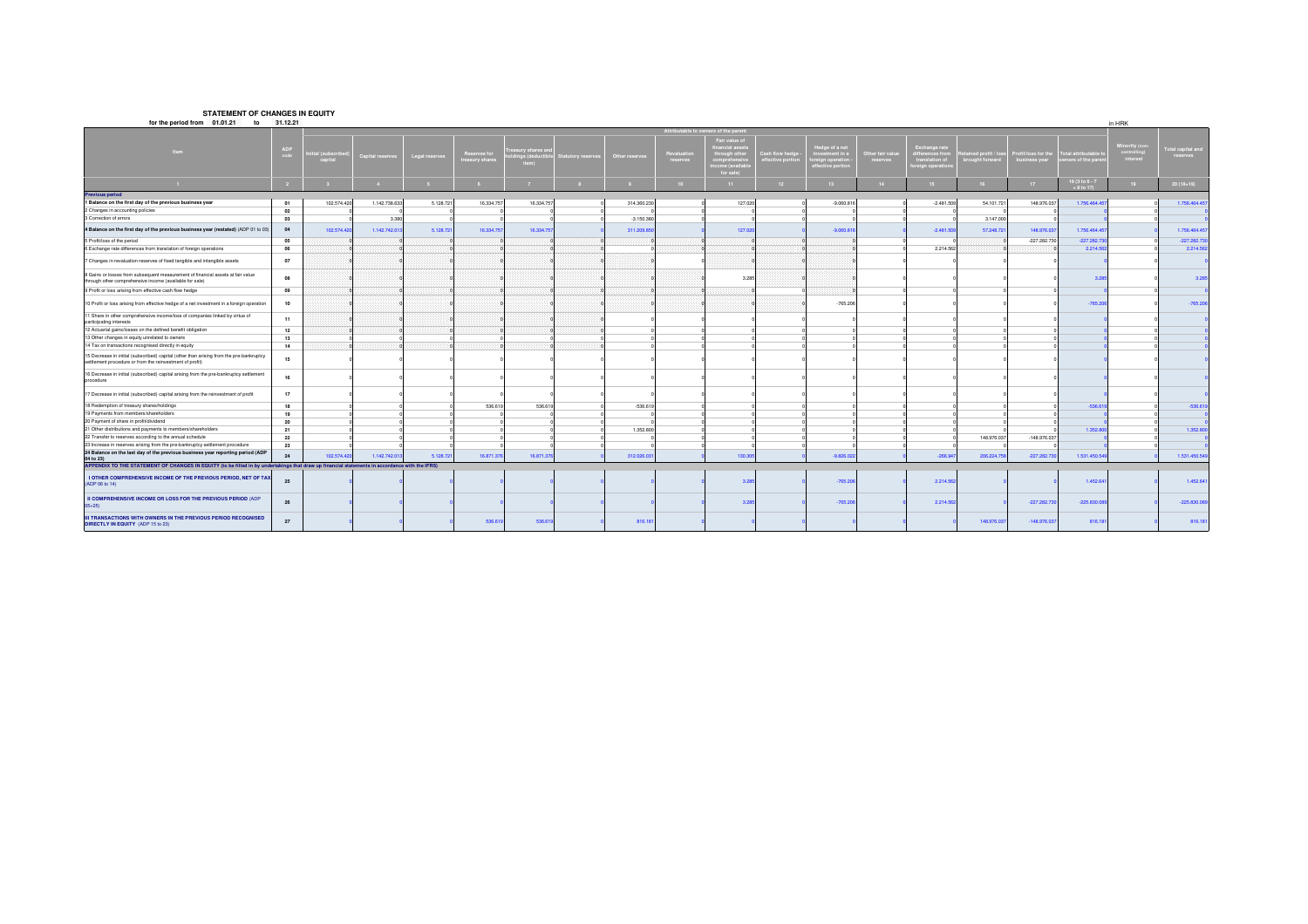| <b>Current period</b>                                                                                                                               |    |             |              |           |            |            |            |           |              |            |                |                |               |               |
|-----------------------------------------------------------------------------------------------------------------------------------------------------|----|-------------|--------------|-----------|------------|------------|------------|-----------|--------------|------------|----------------|----------------|---------------|---------------|
| 1 Balance on the first day of the current business year                                                                                             | 28 | 102.574.420 | 1.142.742.01 | 5.128.721 | 16.871.376 | 16.871.376 | 312.026.03 | 130.305   | $-9.826.022$ | $-266.947$ | 206.224.758    | $-227.282.730$ | 1.531.450.54  | 1.531.450.549 |
| 2 Changes in accounting policies                                                                                                                    | 29 |             |              |           |            |            |            |           |              |            |                |                |               |               |
| 3 Correction of errors                                                                                                                              | 30 |             |              |           |            |            |            |           |              |            |                |                |               |               |
| 4 Balance on the first day of the current business year (restated) (AOP 28 to 30)                                                                   | 31 | 102.574.420 | 1.142.742.01 | 5.128.721 | 16,871,376 | 16,871,376 | 312,026.03 | 130.30    | $-9.826.022$ | $-266.947$ | 206.224.75     | $-227.282.730$ | 1.531.450.549 | 1.531.450.549 |
| 5 Profit/loss of the period                                                                                                                         | 32 |             |              |           |            |            |            |           |              |            |                | 31.514.306     | 31.514.30     | 31.514.306    |
| 6 Exchange rate differences from translation of foreign operations                                                                                  | 33 |             |              |           |            |            |            |           |              | $-8.773$   |                |                | $-8.77$       | $-8.773$      |
| 7 Changes in revaluation reserves of fixed tangible and intangible assets                                                                           | 34 |             |              |           |            |            |            |           |              |            |                |                |               |               |
| 8 Gains or losses from subsequent measurement of financial assets at fair value<br>through other comprehensive income (available for sale)          | 35 |             |              |           |            |            |            | $-22.995$ |              |            |                |                | $-22.99$      | $-22.995$     |
| 9 Profit or loss arising from effective cash flow hedge                                                                                             | 36 |             |              |           |            |            |            |           |              |            |                |                |               |               |
| 10 Profit or loss arising from effective hedge of a net investment in a foreign operation                                                           | 37 |             |              |           |            |            |            |           | 4.448.125    |            |                |                | 4,448.12      | 4.448.125     |
| 11 Share in other comprehensive income/loss of companies linked by virtue of<br>participating interests                                             | 38 |             |              |           |            |            |            |           |              |            |                |                |               |               |
| 12 Actuarial gains/losses on the defined benefit obligation                                                                                         | 39 |             |              |           |            |            |            |           |              |            |                |                |               |               |
| 13 Other changes in equity unrelated to owners                                                                                                      | 40 |             |              |           |            |            |            |           |              |            |                |                |               |               |
| 14 Tax on transactions recognised directly in equity                                                                                                | 41 |             |              |           |            |            |            |           |              |            |                |                |               |               |
| 15 Decrease in initial (subscribed) capital (other than arising from the pre-bankruptcy<br>settlement procedure or from the reinvestment of profit) | 42 |             |              |           |            |            |            |           |              |            |                |                |               |               |
| 16 Decrease in initial (subscribed) capital arising from the pre-bankruptcy settlement<br>procedure                                                 | 43 |             |              |           |            |            |            |           |              |            |                |                |               |               |
| 17 Decrease in initial (subscribed) capital arising from the reinvestment of profit                                                                 | 44 |             |              |           |            |            |            |           |              |            |                |                |               |               |
| 18 Redemption of treasury shares/holdings                                                                                                           | 45 |             |              |           |            |            |            |           |              |            |                |                |               |               |
| 19 Payments from members/shareholders                                                                                                               | 46 |             |              |           |            |            |            |           |              |            |                |                |               |               |
| 20 Payment of share in profit/dividend                                                                                                              | 47 |             |              |           |            |            |            |           |              |            |                |                |               |               |
| 21 Other distributions and payments to members/shareholders                                                                                         | 48 |             |              |           |            |            | 1.623.358  |           |              |            |                |                | 1.623.35      | 1.623.358     |
| 22 Carryforward per annual plane                                                                                                                    | 49 |             |              |           |            |            |            |           |              |            | $-227.282.730$ | 227.282.730    |               |               |
| 23 Increase in reserves arising from the pre-bankruptcy settlement procedure                                                                        | 50 |             |              |           |            |            |            |           |              |            |                |                |               |               |
| 24 Balance on the last day of the current business year reporting period (ADP 3                                                                     | 51 | 102.574.420 | 1.142.742.01 | 5.128.721 | 16,871,376 | 16,871,376 | 313,649.38 | 107,31    | $-5.377.897$ | $-275.720$ | $-21.057.972$  | 31.514.306     | 1.569.004.570 | 1.569.004.570 |
| APPENDIX TO THE STATEMENT OF CHANGES IN EQUITY (to be filled in by undertakings that draw up financial statements in accordance with the IFRS)      |    |             |              |           |            |            |            |           |              |            |                |                |               |               |
| I OTHER COMPREHENSIVE INCOME FOR THE CURRENT PERIOD, NET OF<br>TAX (ADP 33 to 41)                                                                   | 52 |             |              |           |            |            |            | $-22.99$  | 4.448.125    | $-8.773$   |                |                | 4.416.357     | 4.416.357     |
| II COMPREHENSIVE INCOME OR LOSS FOR THE CURRENT PERIOD (ADP 32<br>do 52)                                                                            | 53 |             |              |           |            |            |            | $-22.99$  | 4.448.125    | $-8.77$    |                | 31.514.306     | 35.930.663    | 35.930.663    |
| <b>III TRANSACTIONS WITH OWNERS IN THE CURRENT PERIOD RECOGNISED</b><br>DIRECTLY IN EQUITY (ADP 42 to 50)                                           | 54 |             |              |           |            |            | 1.623.35   |           |              |            | $-227.282.73$  | 227.282.730    | 1.623.358     | 1.623.358     |
|                                                                                                                                                     |    |             |              |           |            |            |            |           |              |            |                |                |               |               |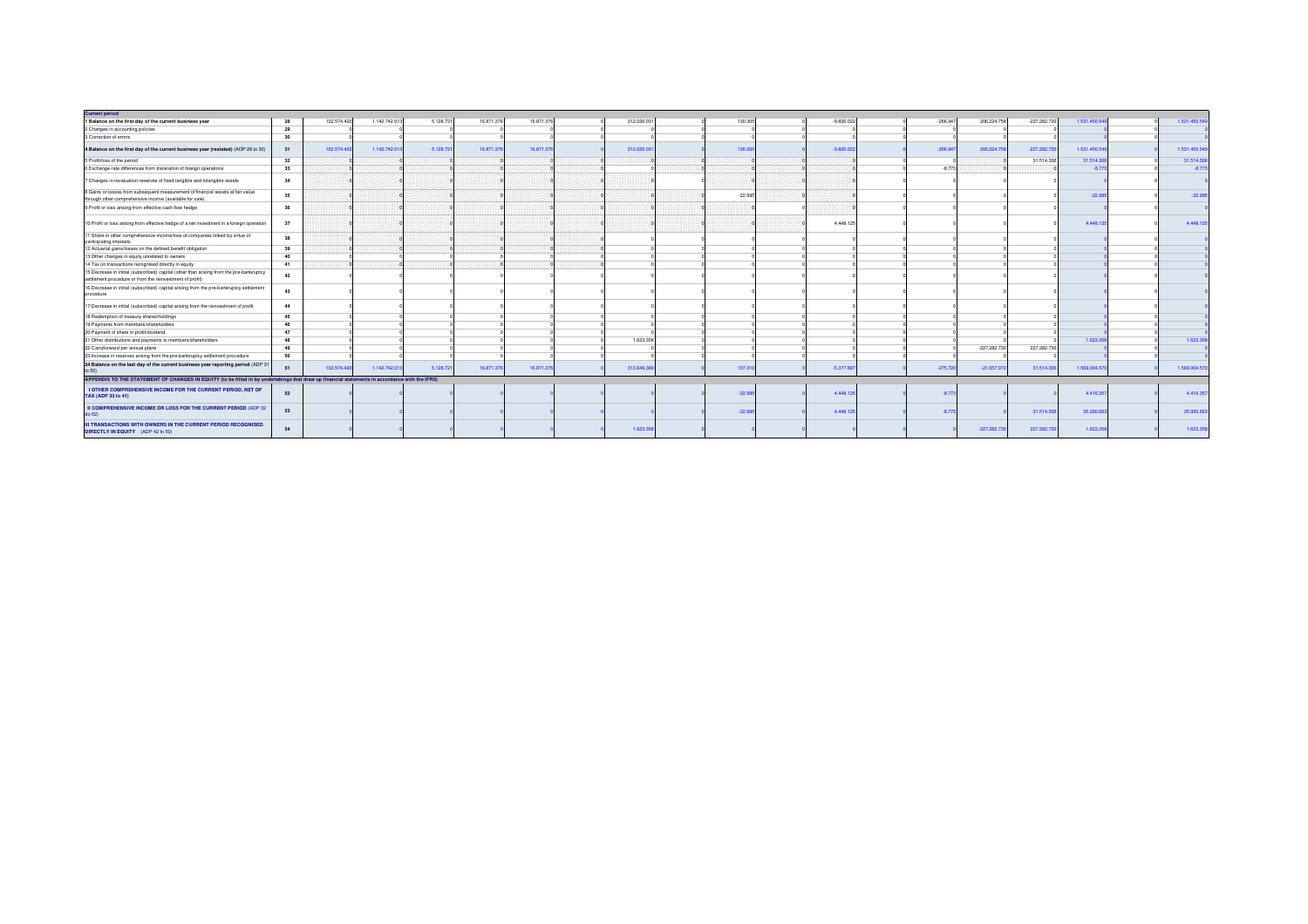NOTES TO FINANCIAL STATEMENTS - TFI (drawn up for quarterly reporting period

Name of the issuer: Arena Hospitality Group d.d.

Personal identification number (OIB): 47625429199

Reporting period: 01.01.2021 to 31.12.2021

Notes to the financial statements are to be drawn up in accordance with the International Financial Reporting Standards (hereinafter: IFRS) in such a way that they:

a) present information about the basis for the preparation of the financial statements and the specific accounting policies used in accordance with the International Accounting Standard 1 (IAS 1),

b) disclose any information required by IFRSs that is not presented elsewhere in the statement of financial position, statement of comprehensive income, statement of cash flows and statement of changes in equity,

c) provide additional information that is not presented elsewhere in the statement of financial position statement of comprehensive income, statement of cash flows and statement of changes in equity, but is relevant for un of them.

(d) in the notes to the financial statements, in addition to the information stated above, information in respect of the following matters shall be disclosed:

1. issuer's name, registered office (address), legal form, country of establishment, entity's registration number and, if applicable, the indication whether the issuer is undergoing liquidation, bankruptcy proceedings, sho

- See General data 2. adopted accounting policies

- ........<br>- no changes

3. the total amount of any financial commitments, guarantees or contingencies that are not included in the balance sheet, and an indication of the nature and form of any valuable security which has been provided; any com<br>c

4. the amount of advances and credits granted to the members of the administrative, managerial and supervisory bodies, with indications of the interest rates, main conditions and any amounts repaid, written-off or revoked<br> - N/D

5. the amount and nature of individual items of income or expenditure which are of exceptional size or incidence

- see explanations in the text where the business results in the period are commented.

6. amounts owed by the issuer and falling due after more than five years, as well as the total debts of the issuer covered by valuable security furnished by the issuer, specifying the type and form of security<br>- no change

7. average number of employees during the financial year

- 963 employees.

8. where, in accordance with the regulations, the issuer capitalised on the cost of salaries in part or in full, information on the amount of the total cost of employees during the year broken down into the amount directly

retirement pensions for former members of those bodies, with an indication of the total for each category

**See Income Statement** 

10. The average number of persons employed during the financial year, broken down by categories and, if they are not disclosed separately in the profit and loss account, the staff costs relating to the financial year, brok net salaries and wages, tax costs and contributions from salaries, contributions on salaries and other salary costs, excluding cost allowances - See Income Statement

11. where a provision for deferred tax is recognised in the balance sheet, the deferred tax balances at the end of the financial year, and the movement in those balances during the financial year.

 $N/D$ 

12. the name and registered office of each of the companies in which the issuer, either itself or through a person acting in their own name but on the issuer's behalf, holds a participating interest, showing the proportion

be omitted where the company concerned does not publish its balance sheet and is not controlled by another company<br>- data on entrepreneurs in which the Company holds a participating share in the capital are published in th

13. the number and the nominal value or, in the absence of a nominal value, the accounting par value of the shares subscribed during the financial year within the limits of the authorised capital the financial year within

- N/D

14. where there is more than one class of shares, the number and the nominal value or, in the absence of a nominal value, the accounting value for each class

N/D

15. the existence of any participation certificates, convertible debentures, warrants, options or similar securities or rights, with an indication of their number and the rights they confer

- N/D

16. the name, registered office and legal form of each of the companies of which the issuer is a member having unlimited liability - N/D

17. the name and registered office of the company which draws up the consolidated financial statements of the largest group of companies of which the issuer forms part as a controlled group member<br>- The largest group of en https://www.pphe.com/investors

13. The name and registered office of the company which draws up the consolidated financial statements of the smallest group of companies of which the issuer forms part as a controlled group member and which is also in

group of companies referred to in point 17. - same as point 17.

19. the place where copies of the consolidated financial statements referred to in points 17 and 18 may be obtained, provided that they are available

- N/D

20. the proposed appropriation of profit or treatment of loss, or where applicable, the appropriation of the profit or treatment of the loss - N/D

- w-<br>21. the nature and business purpose of the company's arrangements that are not included in the balance sheet and the financial impact on the company of those arrangements, provided that the risks or benefits arising f arrangements are material and in so far as the disclosure of such risks or benefits is necessary for the purposes of assessing the financial position of the company

- N/D

<sup>1</sup> v<sub>2</sub>. the nature and the financial effect of material events arising after the balance sheet date which are not reflected in the profit and loss account or balance sheet

- N/D

The net income broken down by categories of activity and into geographical markets, in so far as those categories and markets differ substantially from one another, taking account of the manner in which the sale of product provision of services are organised

24 the total fees for the financial year charged by each statutory auditor or audit firm for the statutory audit of the annual financial statements, i.e. annual consolidated financial statements, the total fees charged for Reconciliation of the Consolidated Financial Statements with the GFI-POD Reconciliation of Balance Sheet Items:

Property, plant and equipment in the amount of HRK 2,418,456 thousand increased by Inventories (stated within Non-current assets) in the amount of HRK 8,326 thousand and Right-of-use assets in the amount of HRK 262 corresponds to AOP position 010.

Interes in joint ventures in amount of HRK 38,701 thousand is in positions AOP 024 i 026.

Restricted deposits and cahs in amount of HRK 65,813 thousand and position of Other non-current financial assets in amount of HRK 3,100 thousand are in position AOP 028.<br>Income tax receivable stated in the Amnual Report in

Trade receivables in amount of HRK 10,957 thousand includes AOP 048 i 049.

Other reserves in amount of 318,608 thousand contain AOP 071, 075 i 078. Liabilities towards banks and other financial institutions, AOP 103, in amount of 1.430.551 thousand contains the following positions from Annual<br>bor

Accumulated earnings/(losses) in amount of HRK 10,456 thousand is in positions AOP 083 and 086. Other payables and accruals in amount of HRK 89,934 thousand, within the GFI is stated in AOP 116,119,120 and 123.

Reconciliation of Income Statement Items:<br>Operating expenses in amount of HRK 281,127 thousand enlarged with Rental expenses and concession fees: land in amount of HRK 16,124 thousand and with position Other expenses in a

Financial income in amount of HRK 911 thousand is stated in the positions AOP 034, 037 and 038.

Reconciliation of items in the Statement of Changes in Equity:<br>The amount of HRK 1,623,358 stated in line 21 Other distributions and payments to members/shareholders represents the recording of share-based payments in acco POD where this amount would be classified. This amount has not been paid, it is only shown as an increase in equity in accordance with IFRS 2.

All remaining information is contained in the notes to the financial statements published in the Company's Annual Report.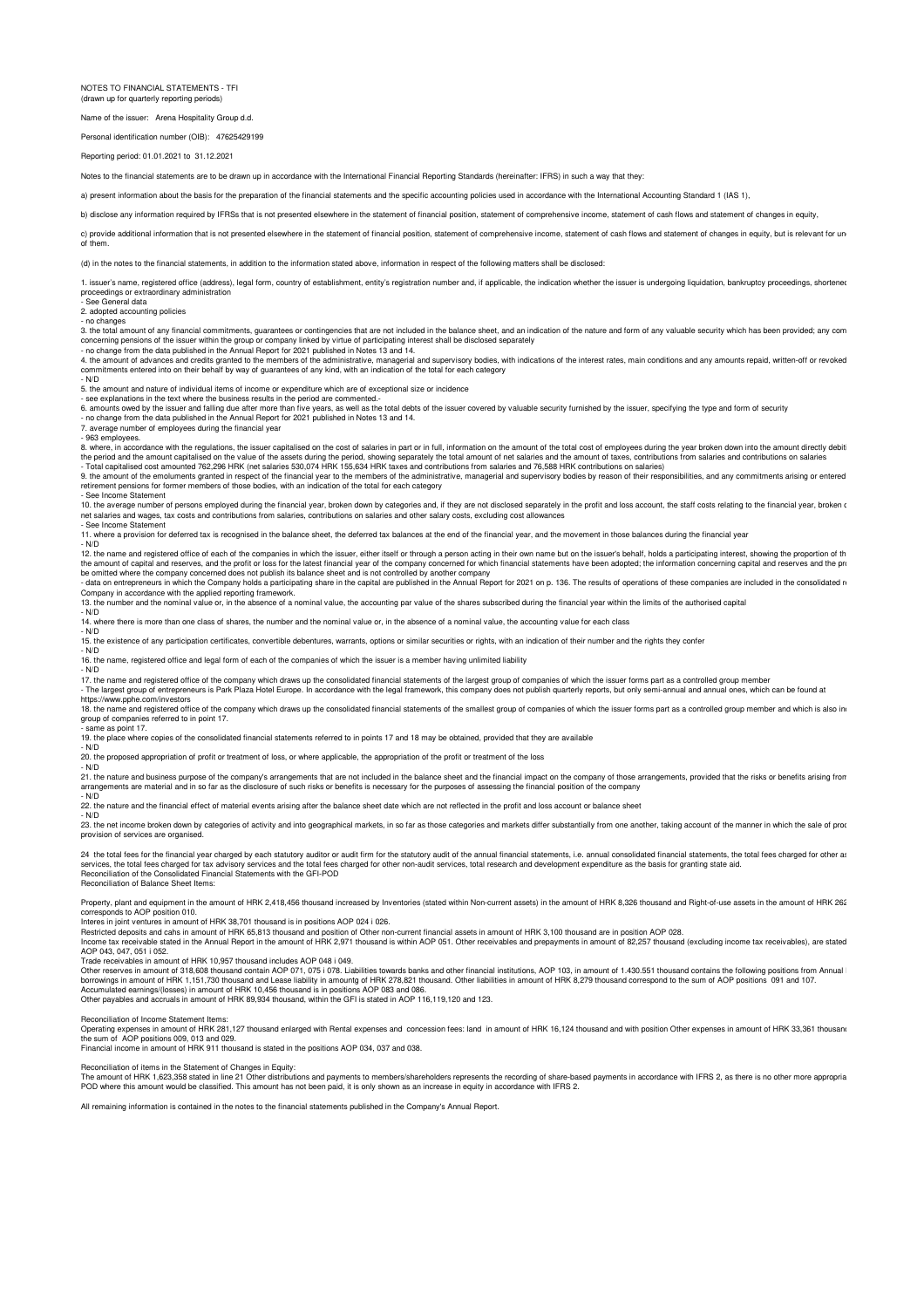| Annex 1                                      |                                                    | <b>ISSUER'S GENERAL DATA</b>                  |                                     |                                |     |
|----------------------------------------------|----------------------------------------------------|-----------------------------------------------|-------------------------------------|--------------------------------|-----|
| <b>Reporting period:</b>                     |                                                    | 01.01.21                                      | to                                  | 31.12.21                       |     |
| Year:                                        |                                                    | 2021                                          |                                     |                                |     |
| Quarter:                                     |                                                    | 4.                                            |                                     |                                |     |
|                                              |                                                    | <b>Quarterly financial statements</b>         |                                     |                                |     |
| egistration number (MB):                     | 03203263                                           |                                               | Issuer's home Member<br>State code: | <b>HR</b>                      |     |
| Entity's registration<br>number (MBS):       | 040022901                                          |                                               |                                     |                                |     |
| Personal identification<br>number (OIB):     | 47625429199                                        |                                               | LEI:                                | 74780000Z0PH7TFW3I85           |     |
| Institution<br>code:                         | 1665                                               |                                               |                                     |                                |     |
|                                              | Name of the issuer: Arena Hospitality Group d.d.   |                                               |                                     |                                |     |
| Postcode and town:                           | 52100                                              |                                               | Pula                                |                                |     |
| treet and house number: Smareglina ulica 3   |                                                    |                                               |                                     |                                |     |
|                                              | E-mail address: uprava@arenahospitalitygroup.com   |                                               |                                     |                                |     |
|                                              | Web address: www.arenahospitalitygroup.com         |                                               |                                     |                                |     |
| Number of employees<br>(end of the reporting | 583                                                |                                               |                                     |                                |     |
| Consolidated report:                         | <b>KN</b>                                          | (KN-not consolidated/KD-consolidated)         |                                     |                                |     |
| Audited:                                     | RN                                                 | (RN-not audited/RD-audited)                   |                                     |                                |     |
|                                              | Names of subsidiaries (according to IFRS):         |                                               | Registered office:                  |                                | MB: |
|                                              |                                                    |                                               |                                     |                                |     |
|                                              |                                                    |                                               |                                     |                                |     |
|                                              |                                                    |                                               |                                     |                                |     |
|                                              |                                                    |                                               |                                     |                                |     |
|                                              |                                                    |                                               |                                     |                                |     |
|                                              |                                                    |                                               |                                     |                                |     |
|                                              |                                                    |                                               |                                     |                                |     |
| Bookkeeping firm:                            | No                                                 | (Yes/No)                                      |                                     | (name of the bookkeeping firm) |     |
|                                              | Contact person: Sandra Kalagac                     | (only name and surname of the contact person) |                                     |                                |     |
|                                              | Telephone: 052/223-811                             |                                               |                                     |                                |     |
|                                              | E-mail address: skalagac@arenahospitalitygroup.com |                                               |                                     |                                |     |
| Audit firm:                                  |                                                    |                                               |                                     |                                |     |
| Certified auditor:                           | (name of the audit firm)                           |                                               |                                     |                                |     |
|                                              | (name and surname)                                 |                                               |                                     |                                |     |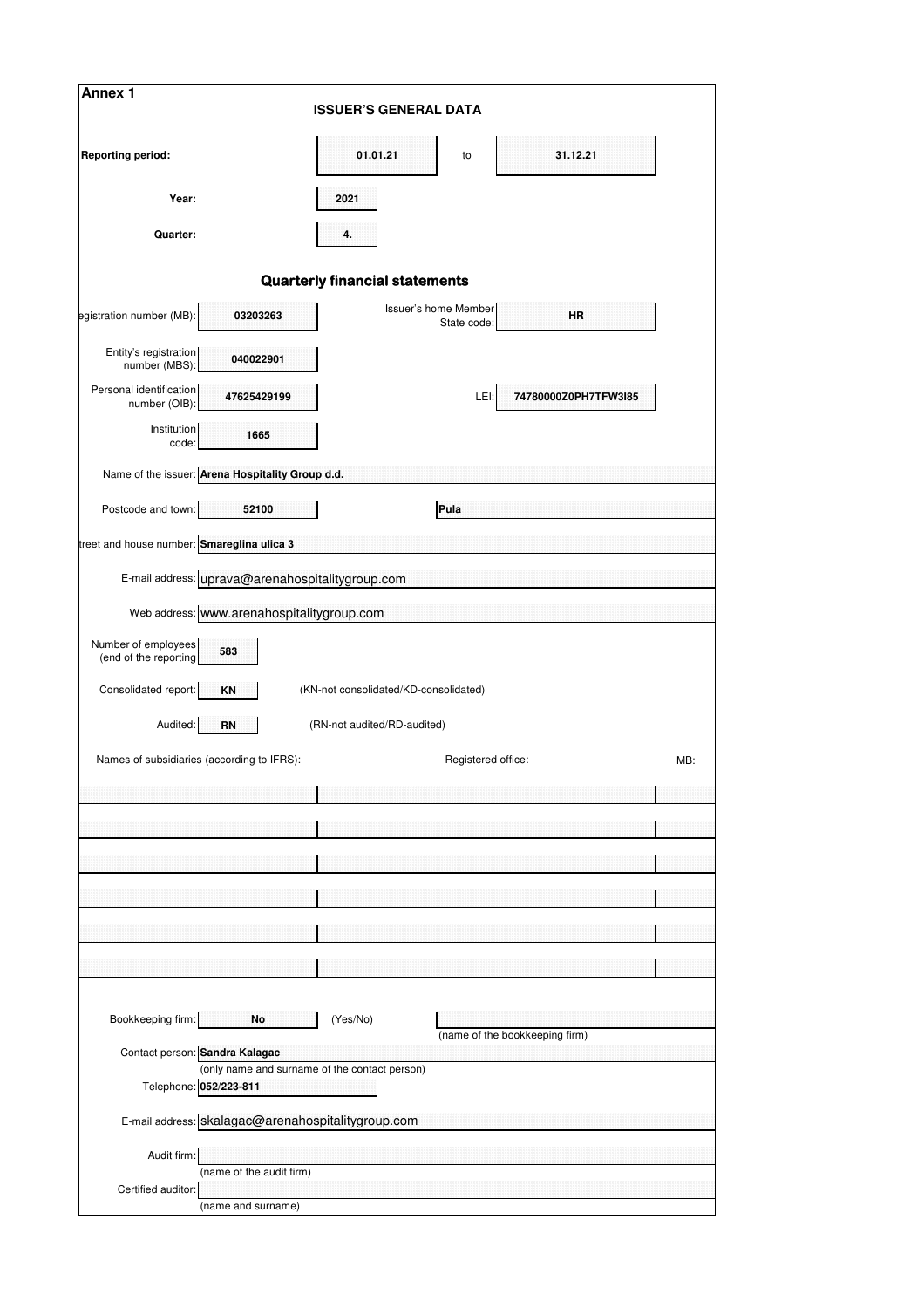### **BALANCE SHEET balance as at 31.12.2021**

|                                                                                                                                                                       |                    |                                               | in HRK                                         |
|-----------------------------------------------------------------------------------------------------------------------------------------------------------------------|--------------------|-----------------------------------------------|------------------------------------------------|
| Submitter: Arena Hospitality Group d.d.<br>Item                                                                                                                       | <b>ADP</b><br>code | Last day of the<br>preceding business<br>year | At the reporting date<br>of the current period |
| $\blacksquare$                                                                                                                                                        | $\overline{2}$     | $\overline{\mathbf{3}}$                       | $\overline{4}$                                 |
| A) RECEIVABLES FOR SUBSCRIBED CAPITAL UNPAID                                                                                                                          | 001                | 0                                             | 0                                              |
| <b>B) FIXED ASSETS</b> (ADP 003+010+020+031+036)                                                                                                                      | 002                | 2.294.580.668                                 | 2.594.685.533                                  |
| I INTANGIBLE ASSETS (ADP 004 to 009)                                                                                                                                  | 003                | 1.275.547                                     | 1.703.510                                      |
| 1 Research and development                                                                                                                                            | 004                | 0                                             | 0                                              |
| 2 Concessions, patents, licences, trademarks, software and other<br>rights                                                                                            | 005                | 1.275.547                                     | 1.703.510                                      |
| 3 Goodwill                                                                                                                                                            | 006                | 0                                             | 0                                              |
| 4 Advances for the purchase of intangible assets                                                                                                                      | 007                | $\mathbf 0$                                   | 0                                              |
| 5 Intangible assets in preparation                                                                                                                                    | 008                | 0                                             | 0                                              |
| 6 Other intangible assets<br>II TANGIBLE ASSETS (ADP 011 to 019)                                                                                                      | 009                | 0<br>1.526.307.681                            | 0                                              |
| 1 Land                                                                                                                                                                | 010<br>011         | 235.413.623                                   | 1.639.583.654<br>234.735.463                   |
| 2 Buildings                                                                                                                                                           | 012                | 1.028.668.452                                 | 986.373.122                                    |
| 3 Plant and equipment                                                                                                                                                 | 013                | 105.290.273                                   | 88.009.871                                     |
| 4 Tools, working inventory and transportation assets                                                                                                                  | 014                | 3.767.632                                     | 2.879.277                                      |
| 5 Biological assets                                                                                                                                                   | 015                |                                               |                                                |
| 6 Advances for the purchase of tangible assets<br>7 Tangible assets in preparation                                                                                    | 016<br>017         | 13.331.450<br>126.883.312                     | 6.511.252<br>312.774.267                       |
| 8 Other tangible assets                                                                                                                                               | 018                | 12.952.939                                    | 8.300.402                                      |
| 9 Investment property                                                                                                                                                 | 019                | 0                                             |                                                |
| III FIXED FINANCIAL ASSETS (ADP 021 to 030)                                                                                                                           | 020                | 703.854.849                                   | 858.390.056                                    |
| 1 Investments in holdings (shares) of undertakings within the group                                                                                                   | 021                | 541.563.804                                   | 543.323.804                                    |
| 2 Investments in other securities of undertakings within the group                                                                                                    | 022                | O                                             |                                                |
| 3 Loans, deposits, etc. to undertakings within the group<br>4. Investments in holdings (shares) of companies linked by virtue of                                      | 023                | 149.880.907                                   | 249.253.345                                    |
| participating interests<br>5 Investment in other securities of companies linked by virtue of                                                                          | 024                | 0                                             | 0                                              |
| participating interests<br>6 Loans, deposits etc. to companies linked by virtue of participating                                                                      | 025                | 0                                             | 0                                              |
| interests<br>7 Investments in securities                                                                                                                              | 026<br>027         | 0<br>$\mathbf 0$                              | 0<br>0                                         |
| 8 Loans, deposits, etc. given                                                                                                                                         | 028                | 12.410.138                                    | 65.812.907                                     |
| 9 Other investments accounted for using the equity method                                                                                                             | 029                | 0                                             | 0                                              |
| 10 Other fixed financial assets                                                                                                                                       | 030                | 0                                             | 0                                              |
| IV RECEIVABLES (ADP 032 to 035)                                                                                                                                       | 031                | $\overline{0}$                                | $\overline{0}$                                 |
| 1 Receivables from undertakings within the group<br>2 Receivables from companies linked by virtue of participating<br>interests                                       | 032<br>033         | 0<br>0                                        | 0<br>0                                         |
| 3 Customer receivables                                                                                                                                                | 034                | 0                                             | 0                                              |
| 4 Other receivables                                                                                                                                                   | 035                | 0                                             | 0                                              |
| V DEFERRED TAX ASSETS                                                                                                                                                 | 036                | 63.142.591                                    | 95.008.313                                     |
| C) CURRENT ASSETS (ADP 038+046+053+063)                                                                                                                               | 037                | 388.042.963                                   | 312.664.129                                    |
| I INVENTORIES (ADP 039 to 045)                                                                                                                                        | 038                | 1.728.164                                     | 1.714.960                                      |
| 1 Raw materials and consumables<br>2 Work in progress                                                                                                                 | 039<br>040         | 1.514.459<br>0                                | 1.526.606<br>0                                 |
| 3 Finished goods                                                                                                                                                      | 041                | $\mathbf 0$                                   | 0                                              |
| 4 Merchandise                                                                                                                                                         | 042                | 16.468                                        | 63.451                                         |
| 5 Advances for inventories                                                                                                                                            | 043                | 197.237                                       | 124.903                                        |
| 6 Fixed assets held for sale                                                                                                                                          | 044                | 0                                             | 0                                              |
| 7 Biological assets                                                                                                                                                   | 045                | 0                                             | 0                                              |
| II RECEIVABLES (ADP 047 to 052)<br>1 Receivables from undertakings within the group                                                                                   | 046<br>047         | 15.212.411<br>8.006.178                       | 25.257.574<br>13.805.231                       |
| 2 Receivables from companies linked by virtue of participating<br>interests                                                                                           | 048                | 0                                             | 0                                              |
| 3 Customer receivables                                                                                                                                                | 049                | 2.719.174                                     | 6.334.897                                      |
| 4 Receivables from employees and members of the undertaking                                                                                                           | 050                | 27.927                                        | 20.471                                         |
| 5 Receivables from government and other institutions                                                                                                                  | 051                | 3.292.604                                     | 3.264.312                                      |
| 6 Other receivables                                                                                                                                                   | 052                | 1.166.528                                     | 1.832.663                                      |
| III CURRENT FINANCIAL ASSETS (ADP 054 to 062)<br>1 Investments in holdings (shares) of undertakings within the group                                                  | 053                | 223.960                                       | 200.965                                        |
| 2 Investments in other securities of undertakings within the group                                                                                                    | 054<br>055         | 0<br>0                                        | 0<br>0                                         |
| 3 Loans, deposits, etc. to undertakings within the group                                                                                                              | 056                | 0                                             | 0                                              |
| 4 Investments in holdings (shares) of companies linked by virtue of<br>participating interests                                                                        | 057                | 0                                             | 0                                              |
| 5 Investment in other securities of companies linked by virtue of<br>participating interests<br>6 Loans, deposits etc. to companies linked by virtue of participating | 058                | 0                                             | 0                                              |
| interests<br>7 Investments in securities                                                                                                                              | 059<br>060         | $\mathbf 0$<br>223.960                        | 0<br>200.965                                   |
| 8 Loans, deposits, etc. given                                                                                                                                         | 061                | 0                                             | 0                                              |
| 9 Other financial assets                                                                                                                                              | 062                | 0                                             | 0                                              |
| IV CASH AT BANK AND IN HAND                                                                                                                                           | 063                | 370.878.428                                   | 285.490.630                                    |
| D) PREPAID EXPENSES AND ACCRUED INCOME                                                                                                                                | 064                |                                               |                                                |
| E) TOTAL ASSETS (ADP 001+002+037+064)<br>OFF-BALANCE SHEET ITEMS                                                                                                      | 065<br>066         | 2.682.623.631<br>0                            | 2.907.349.662<br>0                             |
|                                                                                                                                                                       |                    |                                               |                                                |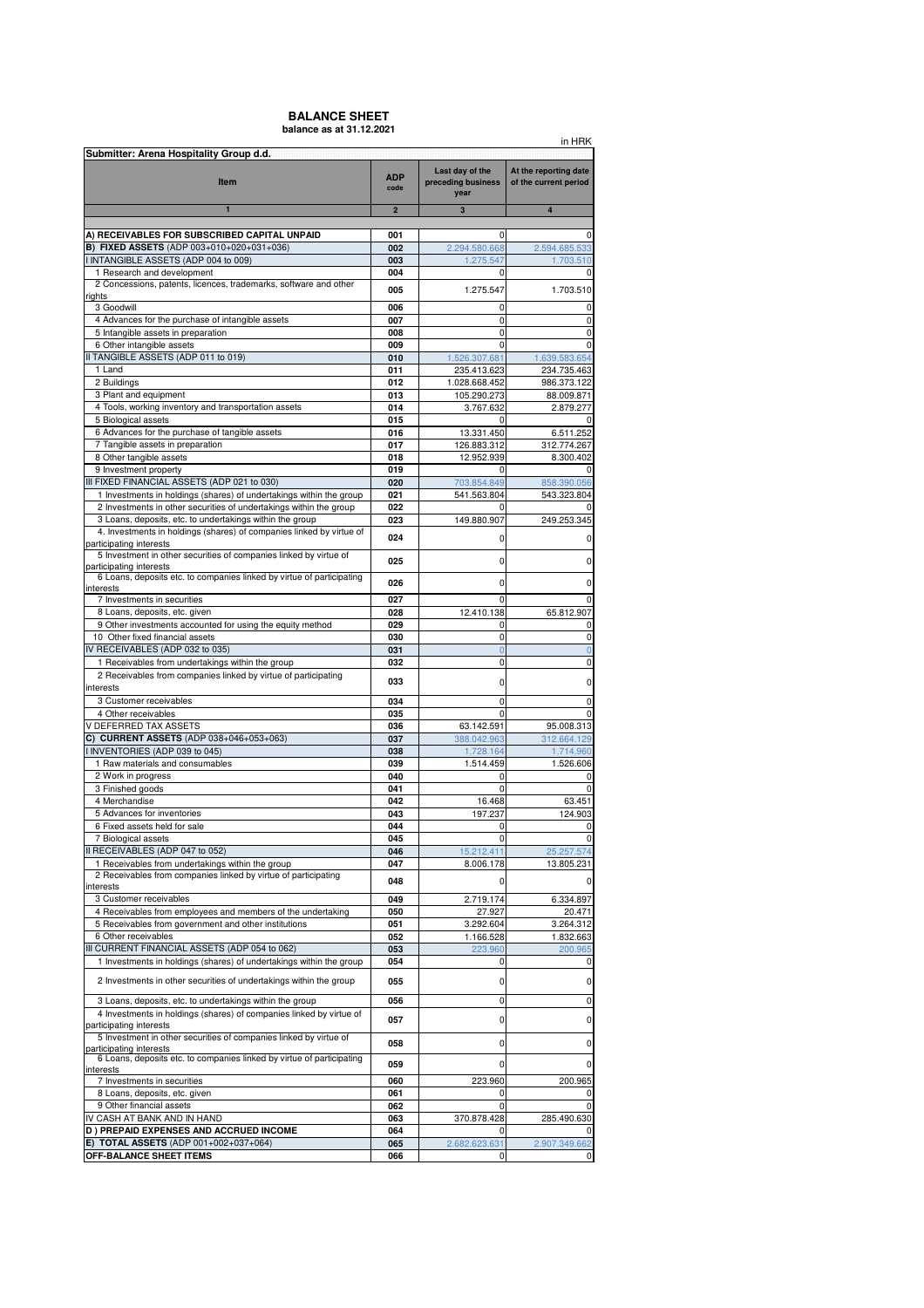| <b>LIABILITIES</b>                                                       |     |                |               |
|--------------------------------------------------------------------------|-----|----------------|---------------|
| A) CAPITAL AND RESERVES (ADP 068 to                                      | 067 | 1.930.818.282  | 1.978.035.976 |
| I INITIAL (SUBSCRIBED) CAPITAL                                           | 068 | 102.574.420    | 102.574.420   |
| <b>II CAPITAL RESERVES</b>                                               | 069 | 1.142.742.013  | 1.142.742.013 |
| III RESERVES FROM PROFIT (ADP 071+072-073+074+075)                       | 070 | 557.298.673    | 558.922.031   |
| 1 Legal reserves                                                         | 071 | 5.128.721      | 5.128.721     |
| 2 Reserves for treasury shares                                           | 072 | 16.871.376     | 16.871.376    |
| 3 Treasury shares and holdings (deductible item)                         | 073 | $-16.871.376$  | $-16.871.376$ |
| 4 Statutory reserves                                                     | 074 | O              | 0             |
| 5 Other reserves                                                         | 075 |                |               |
|                                                                          |     | 552.169.952    | 553.793.310   |
| IV REVALUATION RESERVES                                                  | 076 |                | 0             |
| V FAIR VALUE RESERVES AND OTHER (ADP 078 to 082)                         | 077 | 130.305        | 107.310       |
| 1 Financial assets at fair value through other comprehensive income      | 078 | 130.305        | 107.310       |
| (i.e. available for sale)                                                |     |                |               |
| 2 Cash flow hedge - effective portion                                    | 079 | 0              | 0             |
| 3 Hedge of a net investment in a foreign operation - effective portion   | 080 | $\mathbf 0$    | $\pmb{0}$     |
| 4 Other fair value reserves                                              | 081 | 0              | 0             |
| 5 Exchange differences arising from the translation of foreign           | 082 | 0              | 0             |
| operations (consolidation)                                               |     |                |               |
| VI RETAINED PROFIT OR LOSS BROUGHT FORWARD (ADP 084-                     |     |                |               |
| 085)                                                                     | 083 | 231.245.206    | 128.072.871   |
| 1 Retained profit                                                        | 084 | 231.245.206    | 128.072.871   |
| 2 Loss brought forward                                                   | 085 |                | 0             |
| VII PROFIT OR LOSS FOR THE BUSINESS YEAR (ADP 087-088)                   | 086 | $-103.172.335$ | 45.617.331    |
| 1 Profit for the business year                                           | 087 | 0              | 45.617.331    |
| 2 Loss for the business year                                             | 088 | 103.172.335    | 0             |
| VIII MINORITY (NON-CONTROLLING) INTEREST                                 | 089 | 0              | 0             |
| B) PROVISIONS (ADP 091 to 096)                                           | 090 | 46.685.173     | 49.308.029    |
|                                                                          |     |                |               |
| 1 Provisions for pensions, termination benefits and similar              | 091 | 1.327.425      | 3.950.281     |
| obligations                                                              |     |                |               |
| 2 Provisions for tax liabilities                                         | 092 | 0              | 0             |
| 3 Provisions for ongoing legal cases                                     | 093 | $\mathbf 0$    | 0             |
| 4 Provisions for renewal of natural resources                            | 094 | 0              | 0             |
| 5 Provisions for warranty obligations                                    | 095 | 0              | 0             |
| 6 Other provisions                                                       | 096 | 45.357.748     | 45.357.748    |
|                                                                          | 097 |                | 716.713.314   |
| C) LONG-TERM LIABILITIES (ADP 098 to 108)                                |     | 617.364.839    |               |
| 1 Liabilities to undertakings within the group                           | 098 | 0              | 0             |
| 2 Liabilities for loans, deposits, etc. of undertakings within the group | 099 | 0              | 0             |
| 3 Liabilities to companies linked by virtue of participating interests   | 100 | $\mathbf 0$    | 0             |
| 4 Liabilities for loans, deposits etc. of companies linked by virtue of  |     |                |               |
| participating interests                                                  | 101 | 0              | $\pmb{0}$     |
| 5 Liabilities for loans, deposits etc.                                   | 102 | $\Omega$       | 0             |
| 6 Liabilities to banks and other financial institutions                  | 103 | 617.364.839    | 716.713.314   |
| 7 Liabilities for advance payments                                       | 104 | 0              | 0             |
| 8 Liabilities to suppliers                                               | 105 | $\mathbf 0$    | 0             |
| 9 Liabilities for securities                                             | 106 | 0              | 0             |
| 10 Other long-term liabilities                                           | 107 | 0              | 0             |
| 11 Deferred tax liability                                                | 108 | $\Omega$       | 0             |
|                                                                          |     |                |               |
| D) SHORT-TERM LIABILITIES (ADP 110 to 123)                               | 109 | 87.755.337     | 163.292.343   |
| 1 Liabilities to undertakings within the group                           | 110 | 702.387        | 7.086.439     |
| 2 Liabilities for loans, deposits, etc. of undertakings within the group | 111 | 0              | 0             |
| 3 Liabilities to companies linked by virtue of participating interests   | 112 | 0              | 0             |
| 4 Liabilities for loans, deposits etc. of companies linked by virtue of  |     |                |               |
| participating interests                                                  | 113 | 0              | 0             |
| 5 Liabilities for loans, deposits etc.                                   | 114 |                | 0             |
| 6 Liabilities to banks and other financial institutions                  | 115 | 54.837.489     | 60.268.088    |
| 7 Liabilities for advance payments                                       | 116 | 4.522.762      | 4.247.365     |
|                                                                          |     |                |               |
| 8 Liabilities to suppliers                                               | 117 | 13.586.691     | 24.940.420    |
| 9 Liabilities for securities                                             | 118 | 0              | 0             |
| 10 Liabilities to employees                                              | 119 | 7.371.640      | 15.846.627    |
| 11 Taxes, contributions and similar liabilities                          | 120 | 806.320        | 2.988.663     |
| 12 Liabilities arising from the share in the result                      | 121 | 0              | 0             |
| 13 Liabilities arising from fixed assets held for sale                   | 122 | 0              | 0             |
| 14 Other short-term liabilities                                          | 123 | 5.928.048      | 47.914.741    |
| E) ACCRUALS AND DEFERRED INCOME                                          | 124 | 0              | $\pmb{0}$     |
| F) TOTAL - LIABILITIES (ADP 067+090+097+109+124)                         | 125 | 2.682.623.631  | 2.907.349.662 |
| G) OFF-BALANCE SHEET ITEMS                                               | 126 | 0              | 0             |
|                                                                          |     |                |               |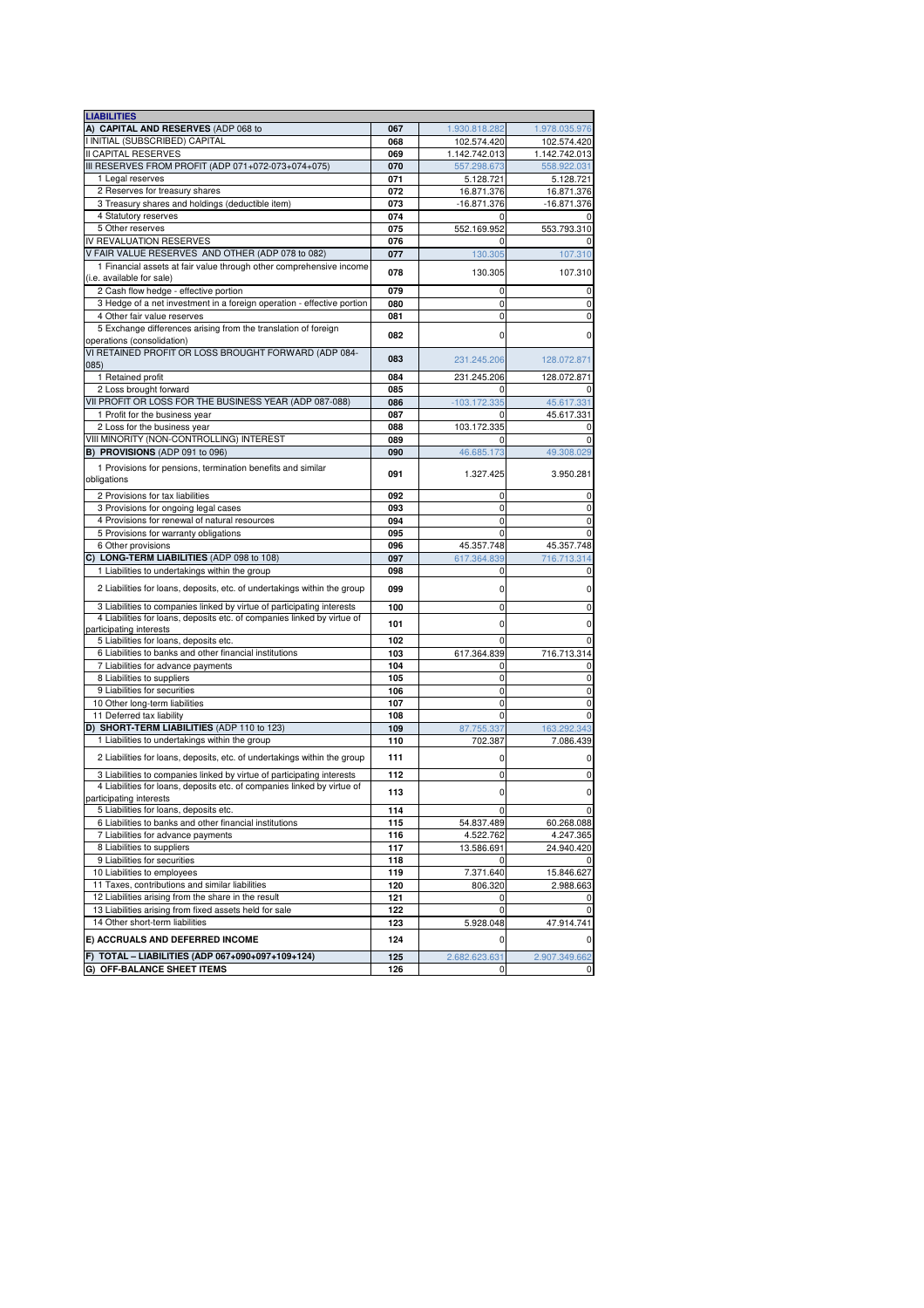## **for the period 01.01.2021 to 31.12.2021 STATEMENT OF PROFIT OR LOSS**

in HRK

| Submitter: Arena Hospitality Group d.d.                                                                      | <b>ADP</b>     |                               | Same period of the previous year |                       | <b>Current period</b> |  |  |  |
|--------------------------------------------------------------------------------------------------------------|----------------|-------------------------------|----------------------------------|-----------------------|-----------------------|--|--|--|
| Item                                                                                                         | code           | <b>Cumulative</b>             | Quarter                          | <b>Cumulative</b>     | Quarter               |  |  |  |
|                                                                                                              | $\overline{2}$ | $\overline{3}$                | $\overline{4}$                   | 5                     | 6                     |  |  |  |
| <b>OPERATING INCOME (ADP 002 to 006)</b>                                                                     | 001            | 167.684.250                   | 4.433.026                        | 410.974.000           | 16.947.329            |  |  |  |
| 1 Income from sales with undertakings within the group                                                       | 002            | 6.606.211                     | 1.562.498                        | 6.924.338             | 1.937.942             |  |  |  |
| 2 Income from sales (outside group)                                                                          | 003            | 158.782.084                   | 2.354.053                        | 391.113.717           | 11.895.829            |  |  |  |
| 3 Income from the use of own products, goods and services                                                    | 004            | $\Omega$                      | 0                                | $\Omega$<br>$\Omega$  | O                     |  |  |  |
| 4 Other operating income with undertakings within the group<br>5 Other operating income (outside the group)  | 005<br>006     |                               | $\Omega$<br>516.475              | 12.935.945            | 0                     |  |  |  |
|                                                                                                              |                | 2.295.955                     |                                  |                       | 3.113.558             |  |  |  |
| II OPERATING EXPENSES (ADP 08+009+013+017+018+019+022+029)                                                   | 007            | 267.095.365                   | 47.496.545                       | 387.119.400           | 106.045.595           |  |  |  |
| 1 Changes in inventories of work in progress and finished goods                                              | 008            | $\Omega$                      | 0                                | $\Omega$              | 0                     |  |  |  |
| 2 Material costs (ADP 010 to 012)                                                                            | 009            | 80.102.880                    | 8.733.651                        | 145.211.732           | 16.998.070            |  |  |  |
| a) Costs of raw materials and consumables                                                                    | 010            | 32.747.613                    | 4.084.875                        | 53.962.757            | 6.337.870             |  |  |  |
| b) Costs of goods sold<br>c) Other external costs                                                            | 011<br>012     | 64.435<br>47.290.832          | 531<br>4.648.245                 | 150.261<br>91.098.714 | 9.118<br>10.651.082   |  |  |  |
| 3 Staff costs (ADP 014 to 016)                                                                               | 013            | 64.355.467                    | 15.613.807                       | 109.491.002           | 37.409.335            |  |  |  |
| a) Net salaries and wages                                                                                    | 014            | 42.667.997                    | 9.966.109                        | 76.136.245            | 27.506.791            |  |  |  |
| b) Tax and contributions from salary costs                                                                   | 015            | 15.334.219                    | 3.746.936                        | 22.354.137            | 6.439.120             |  |  |  |
| c) Contributions on salaries                                                                                 | 016            | 6.353.251                     | 1.900.762                        | 11.000.620            | 3.463.424             |  |  |  |
| 4 Depreciation                                                                                               | 017            | 69.847.265                    | 18.523.084                       | 70.764.684            | 17.803.260            |  |  |  |
| 5 Other costs                                                                                                | 018            | 0                             | 0                                | 0                     | 0                     |  |  |  |
| 6 Value adjustments (ADP 020+021)                                                                            | 019            | $\Omega$                      | $\Omega$                         | $\Omega$              | $\mathbf 0$           |  |  |  |
| a) fixed assets other than financial assets                                                                  | 020            | $\mathbf 0$                   | 0                                | 0                     | O                     |  |  |  |
| b) current assets other than financial assets                                                                | 021            | $\mathbf 0$                   | 0                                | 0                     | O                     |  |  |  |
| 7 Provisions (ADP 023 to 028)<br>a) Provisions for pensions, termination benefits and similar obligations    | 022<br>023     | $\overline{0}$<br>$\mathbf 0$ | $\mathbf{0}$<br>0                | $\Omega$<br>0         | $\mathbf{0}$          |  |  |  |
| b) Provisions for tax liabilities                                                                            | 024            | $\mathbf 0$                   | $\mathbf 0$                      | $\mathbf 0$           | 0<br>0                |  |  |  |
| c) Provisions for ongoing legal cases                                                                        | 025            | $\mathbf 0$                   | $\mathbf 0$                      | 0                     | 0                     |  |  |  |
| d) Provisions for renewal of natural resources                                                               | 026            | $\mathbf 0$                   | $\mathbf 0$                      | 0                     | O                     |  |  |  |
| e) Provisions for warranty obligations                                                                       | 027            | $\mathbf 0$                   | $\mathbf 0$                      | $\mathbf 0$           | 0                     |  |  |  |
| f) Other provisions                                                                                          | 028            | $\mathbf 0$                   | $\mathbf 0$                      | $\mathbf 0$           | 0                     |  |  |  |
| 8 Other operating expenses                                                                                   | 029            | 52.789.753                    | 4.626.003                        | 61.651.982            | 33.834.930            |  |  |  |
| <b>III FINANCIAL INCOME (ADP 031 to 040)</b>                                                                 | 030            | 7.080.212                     | 1.320.551                        | 5.602.323             | 1.739.778             |  |  |  |
| 1 Income from investments in holdings (shares) of undertakings within the<br>group                           | 031            | $\mathbf 0$                   | 0                                | 0                     | O                     |  |  |  |
| 2 Income from investments in holdings (shares) of companies linked by<br>virtue of participating interests   | 032            | $\mathbf 0$                   | 0                                | 0                     | 0                     |  |  |  |
| 3 Income from other long-term financial investment and loans granted to<br>undertakings within the group     | 033            | $\Omega$                      | $\Omega$                         | $\Omega$              | 0                     |  |  |  |
| 4 Other interest income from operations with undertakings within the<br>group                                | 034            | 5.124.737                     | 1.294.664                        | 5.536.616             | 1.716.075             |  |  |  |
| 5 Exchange rate differences and other financial income from operations<br>with undertakings within the group | 035            | $\mathbf 0$                   | 0                                | 0                     | O                     |  |  |  |
| 6 Income from other long-term financial investments and loans                                                | 036            | $\Omega$                      | $\Omega$                         | $\Omega$              | 0                     |  |  |  |
| 7 Other interest income                                                                                      | 037            | 26.391                        | 25.859                           | 23.703                | 23.703                |  |  |  |
| 8 Exchange rate differences and other financial income                                                       | 038            | 1.929.084                     | 28                               | 42.004                | 0                     |  |  |  |
| 9 Unrealised gains (income) from financial assets                                                            | 039            | $\Omega$                      | $\Omega$                         | 0                     | O                     |  |  |  |
| 10 Other financial income                                                                                    | 040            | $\mathbf 0$                   | 0                                | 0                     | $\mathbf 0$           |  |  |  |
| IV FINANCIAL EXPENSES (ADP 042 to 048)                                                                       | 041            | 15.947.313                    | 3.020.412                        | 15.705.314            | 5.082.339             |  |  |  |
| 1 Interest expenses and similar expenses with undertakings within the<br>group                               | 042            | 2.695.198                     | 472                              | 285                   | 285                   |  |  |  |
| 2 Exchange rate differences and other expenses from operations with<br>undertakings within the group         | 043            | $\mathbf 0$                   | 0                                | $\mathbf 0$           | 0                     |  |  |  |
| 3 Interest expenses and similar expenses                                                                     | 044            | 13.250.315                    | 3.019.940                        | 15.705.029            | 5.035.900             |  |  |  |
| 4 Exchange rate differences and other expenses                                                               | 045            | 0                             | 0                                | 0                     | 36.754                |  |  |  |
| 5 Unrealised losses (expenses) from financial assets<br>6 Value adjustments of financial assets (net)        | 046<br>047     | $\mathbf 0$<br>$\mathbf 0$    | 0<br>0                           | 0<br>$\pmb{0}$        | O<br>$\mathbf 0$      |  |  |  |
| 7 Other financial expenses                                                                                   | 048            | 1.800                         | 0                                | 0                     | 9.400                 |  |  |  |
| SHARE IN PROFIT FROM UNDERTAKINGS LINKED BY VRITUE OF<br>v                                                   |                |                               |                                  |                       |                       |  |  |  |
| <b>PARTICIPATING INTERESTS</b>                                                                               | 049            | $\mathbf 0$                   | 0                                | 0                     | O                     |  |  |  |
| <b>VI SHARE IN PROFIT FROM JOINT VENTURES</b>                                                                | 050            | 0                             | 0                                | 0                     | O                     |  |  |  |
| VII SHARE IN LOSS OF COMPANIES LINKED BY VIRTUE OF                                                           | 051            | $\mathbf 0$                   | 0                                | 0                     | O                     |  |  |  |
| <b>PARTICIPATING INTEREST</b><br><b>VIII SHARE IN LOSS OF JOINT VENTURES</b>                                 | 052            | $\mathbf 0$                   | 0                                | $\mathbf 0$           | $\mathbf 0$           |  |  |  |
| IX TOTAL INCOME (ADP 001+030+049 +050)                                                                       | 053            | 174.764.462                   | 5.753.577                        | 416.576.323           | 18.687.107            |  |  |  |
| <b>TOTAL EXPENDITURE</b> (ADP $007+041+051+052$ )                                                            | 054            | 283.042.678                   | 50.516.957                       | 402.824.714           | 111.127.934           |  |  |  |
| XI PRE-TAX PROFIT OR LOSS (ADP 053-054)                                                                      | 055            | $-108.278.216$                | -44.763.380                      | 13.751.609            | $-92.440.827$         |  |  |  |
| 1 Pre-tax profit (ADP 053-054)                                                                               | 056            |                               | $\Omega$                         | 13.751.609            | $\mathbf 0$           |  |  |  |
| 2 Pre-tax loss (ADP 054-053)                                                                                 | 057            | $-108.278.216$                | -44.763.380                      |                       | $-92.440.827$         |  |  |  |
| <b>XII INCOME TAX</b>                                                                                        | 058            | $-5.105.881$                  | 20.697.754                       | -31.865.722           | -31.865.722           |  |  |  |
| XIII PROFIT OR LOSS FOR THE PERIOD (ADP 055-059)                                                             | 059            | -103.172.335                  | $-65.461.134$                    | 45.617.331            | $-60.575.105$         |  |  |  |
| 1 Profit for the period (ADP 055-059)                                                                        | 060            |                               |                                  | 45.617.331            |                       |  |  |  |
| 2 Loss for the period (ADP 059-055)                                                                          | 061            | $-103.172.335$                | $-65.461.134$                    | $\mathbf{0}$          | $-60.575.105$         |  |  |  |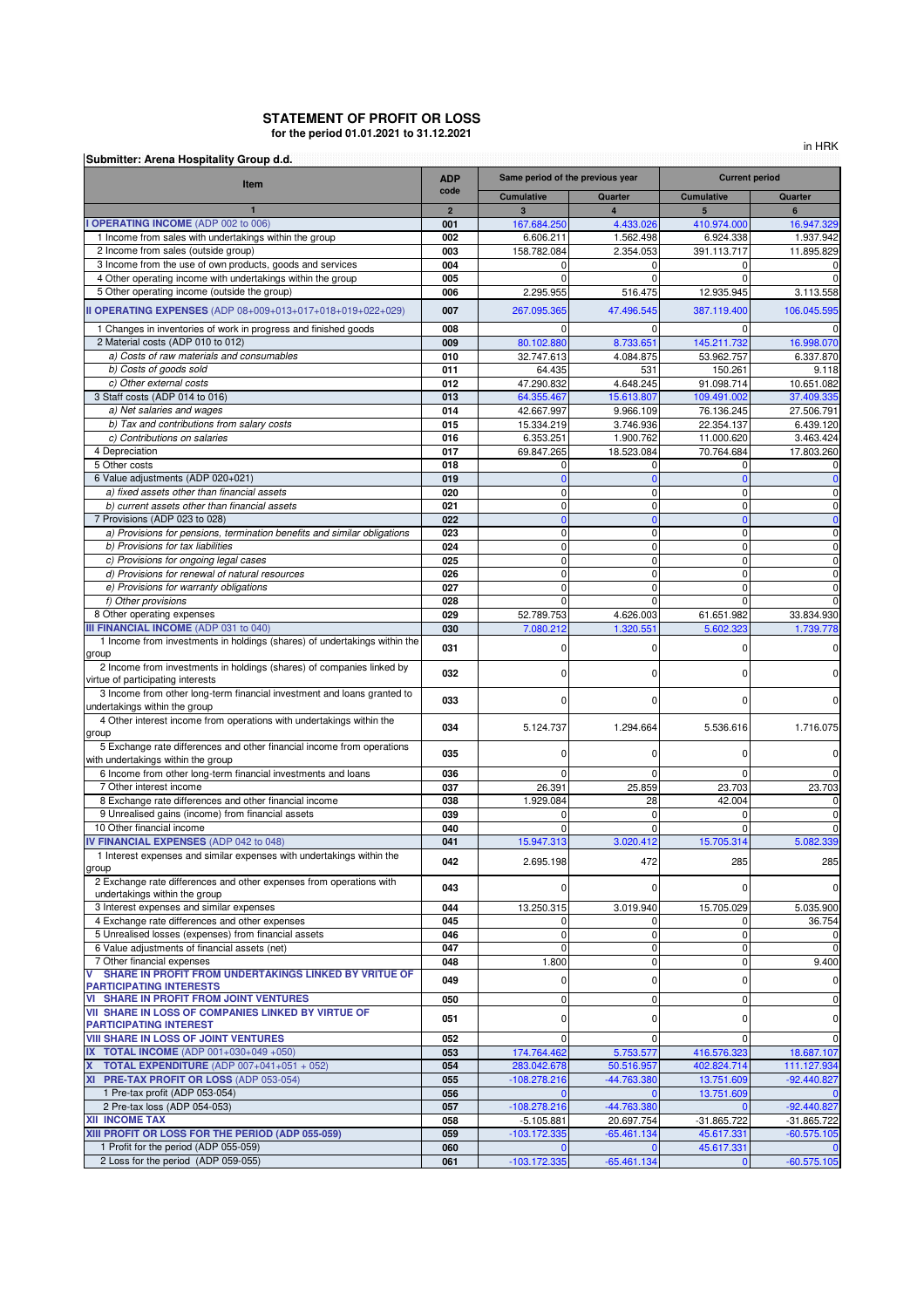| DISCONTINUED OPERATIONS (to be filled in by undertakings subject to IFRS only with discontinued operations)                                      |     |                |                             |                  |               |
|--------------------------------------------------------------------------------------------------------------------------------------------------|-----|----------------|-----------------------------|------------------|---------------|
| XIV PRE-TAX PROFIT OR LOSS OF DISCONTINUED OPERATIONS                                                                                            | 062 |                | $\mathbf{0}$                | n                |               |
| (ADP 063-064)<br>1 Pre-tax profit from discontinued operations                                                                                   | 063 | $\mathbf 0$    | $\mathbf{0}$                | $\mathbf 0$      | 0             |
| 2 Pre-tax loss on discontinued operations                                                                                                        | 064 | $\mathbf 0$    | $\mathbf{0}$                | $\mathbf 0$      | $\mathbf 0$   |
| XV INCOME TAX OF DISCONTINUED OPERATIONS                                                                                                         | 065 | $\Omega$       | $\Omega$                    | $\Omega$         | $\pmb{0}$     |
| 1 Discontinued operations profit for the period (ADP 062-065)                                                                                    | 066 | $\mathbf{0}$   | $\mathbf{0}$                | $\Omega$         | $\mathbf{0}$  |
| 2 Discontinued operations loss for the period (ADP 065-062)                                                                                      | 067 | $\mathbf{0}$   | $\mathbf{0}$                | $\Omega$         | $\mathbf{0}$  |
| TOTAL OPERATIONS (to be filled in only by undertakings subject to IFRS with discontinued operations)                                             |     |                |                             |                  |               |
| XVI PRE-TAX PROFIT OR LOSS (ADP 055-+062)                                                                                                        | 068 | $\mathbf{0}$   | $\mathbf{0}$                | $\Omega$         | $\mathbf 0$   |
| 1 Pre-tax profit (ADP 068)                                                                                                                       | 069 | $\mathbf{0}$   | $\mathbf{0}$                | $\Omega$         | $\mathbf 0$   |
| 2 Pre-tax loss (ADP 068)                                                                                                                         | 070 | $\Omega$       | $\Omega$                    | $\Omega$         | $\mathbf{0}$  |
| XVII INCOME TAX (ADP 058+065)                                                                                                                    | 071 | $\Omega$       | $\mathbf{0}$                |                  | $\mathbf{0}$  |
| XVIII PROFIT OR LOSS FOR THE PERIOD (ADP 068-071)                                                                                                | 072 | $\Omega$       | $\mathbf{0}$                |                  | $\mathbf{0}$  |
| 1 Profit for the period (ADP 068-071)                                                                                                            | 073 | $\mathbf{0}$   | $\mathbf{0}$                | $\Omega$         | $\mathbf{0}$  |
| 2 Loss for the period (ADP 071-068)                                                                                                              | 074 | $\Omega$       | $\mathbf{0}$                | $\Omega$         | $\mathbf{0}$  |
| APPENDIX to the P&L (to be filled in by undertakings that draw up consolidated annual financial statements)                                      |     |                |                             |                  |               |
| XIX PROFIT OR LOSS FOR THE PERIOD (ADP 076+077)                                                                                                  | 075 |                | $\mathbf{0}$                | $\Omega$         | $\mathbf{0}$  |
| 1 Attributable to owners of the parent                                                                                                           | 076 | $\mathbf 0$    | $\overline{0}$              | $\Omega$         | $\pmb{0}$     |
| 2 Attributable to minority (non-controlling) interest                                                                                            | 077 | 0              | $\mathbf{0}$                | $\Omega$         | 0             |
| STATEMENT OF OTHER COMPRHENSIVE INCOME (to be filled in by undertakings subject to IFRS)                                                         |     |                |                             |                  |               |
| I PROFIT OR LOSS FOR THE PERIOD                                                                                                                  | 078 | -103.172.335   | $-65.461.134$               | 45.617.331       | $-60.575.105$ |
| II OTHER COMPREHENSIVE INCOME/LOSS BEFORE TAX<br>$(ADP 80+87)$                                                                                   | 079 | 3.285          | 3.285                       | $-22.995$        | $-22.995$     |
| III Items that will not be reclassified to profit or loss (ADP 081 to 085)                                                                       | 080 | $\mathbf 0$    | $\mathbf{0}$                | $-22.995$        | $-22.995$     |
| 1 Changes in revaluation reserves of fixed tangible and intangible assets                                                                        | 081 | 0              | 0                           |                  | 0             |
| 2 Gains or losses from subsequent measurement of equity instruments at<br>fair value through other comprehensive income                          | 082 | 0              | 0                           | $-22.995$        | $-22.995$     |
| 3 Fair value changes of financial liabilities at fair value through statement of<br>profit or loss, attributable to changes in their credit risk | 083 | $\Omega$       | 0                           | n                |               |
| 4 Actuarial gains/losses on the defined benefit obligation                                                                                       | 084 | 0              | 0                           | C                | $\Omega$      |
| 5 Other items that will not be reclassified                                                                                                      | 085 | 0              | 0                           | 0                |               |
| 6 Income tax relating to items that will not be reclassified                                                                                     | 086 | $\Omega$       | 0                           |                  | C             |
| IV Items that may be reclassified to profit or loss (ADP 088 to 095)                                                                             | 087 | 3.285          | 3.285                       | $\Omega$         |               |
| 1 Exchange rate differences from translation of foreign operations                                                                               | 088 | $\mathbf 0$    | $\mathbf 0$                 | 0                | 0             |
| 2 Gains or losses from subsequent measurement of debt securities at fair<br>value through other comprehensive income                             | 089 | 3.285          | 3.285                       |                  | $\Omega$      |
| 3 Profit or loss arising from effective cash flow hedging                                                                                        | 090 | $\mathbf 0$    | $\mathbf 0$                 | $\mathbf 0$      | $\mathbf 0$   |
| 4 Profit or loss arising from effective hedge of a net investment in a<br>foreign operation                                                      | 091 | 0              | 0                           | O                | $\Omega$      |
| 5 Share in other comprehensive income/loss of companies linked by virtue<br>of participating interests                                           | 092 | 0              | 0                           |                  |               |
| 6 Changes in fair value of the time value of option                                                                                              | 093 | 0              | $\mathbf{0}$                | $\Omega$         | $\Omega$      |
| 7 Changes in fair value of forward elements of forward contracts                                                                                 | 094 | 0              | $\mathbf 0$                 | $\Omega$         | 0             |
|                                                                                                                                                  |     |                |                             |                  |               |
| 8 Other items that may be reclassified to profit or loss                                                                                         | 095 | $\Omega$       | 0                           |                  | $\Omega$      |
| 9 Income tax relating to items that may be reclassified to profit or loss                                                                        | 096 |                |                             |                  |               |
| V NET OTHER COMPREHENSIVE INCOME OR LOSS (ADP 080+087-                                                                                           | 097 | 3.285          | 3.285                       | $-22.995$        | $-22.995$     |
| $086 - 096$<br>VI COMPREHENSIVE INCOME OR LOSS FOR THE PERIOD (ADP<br>$078 + 097$                                                                | 098 | $-103.169.050$ | $-65.457.849$               | 45.594.336       | $-60.598.100$ |
| APPENDIX to the Statement on comprehensive income (to be filled in by undertakings that draw up consolidated statements)                         |     |                |                             |                  |               |
| VI COMPREHENSIVE INCOME OR LOSS FOR THE PERIOD (ADP                                                                                              |     |                |                             |                  |               |
| $100+101$                                                                                                                                        | 099 | $\mathbf{0}$   | $\mathbf 0$                 | $\mathbf{0}$     | $\mathbf 0$   |
| 1 Attributable to owners of the parent<br>2 Attributable to minority (non-controlling) interest                                                  | 100 | 0              | $\mathbf 0$<br>$\mathbf{0}$ | 0<br>$\mathbf 0$ | $\mathbf 0$   |
|                                                                                                                                                  | 101 | 0              |                             |                  | $\pmb{0}$     |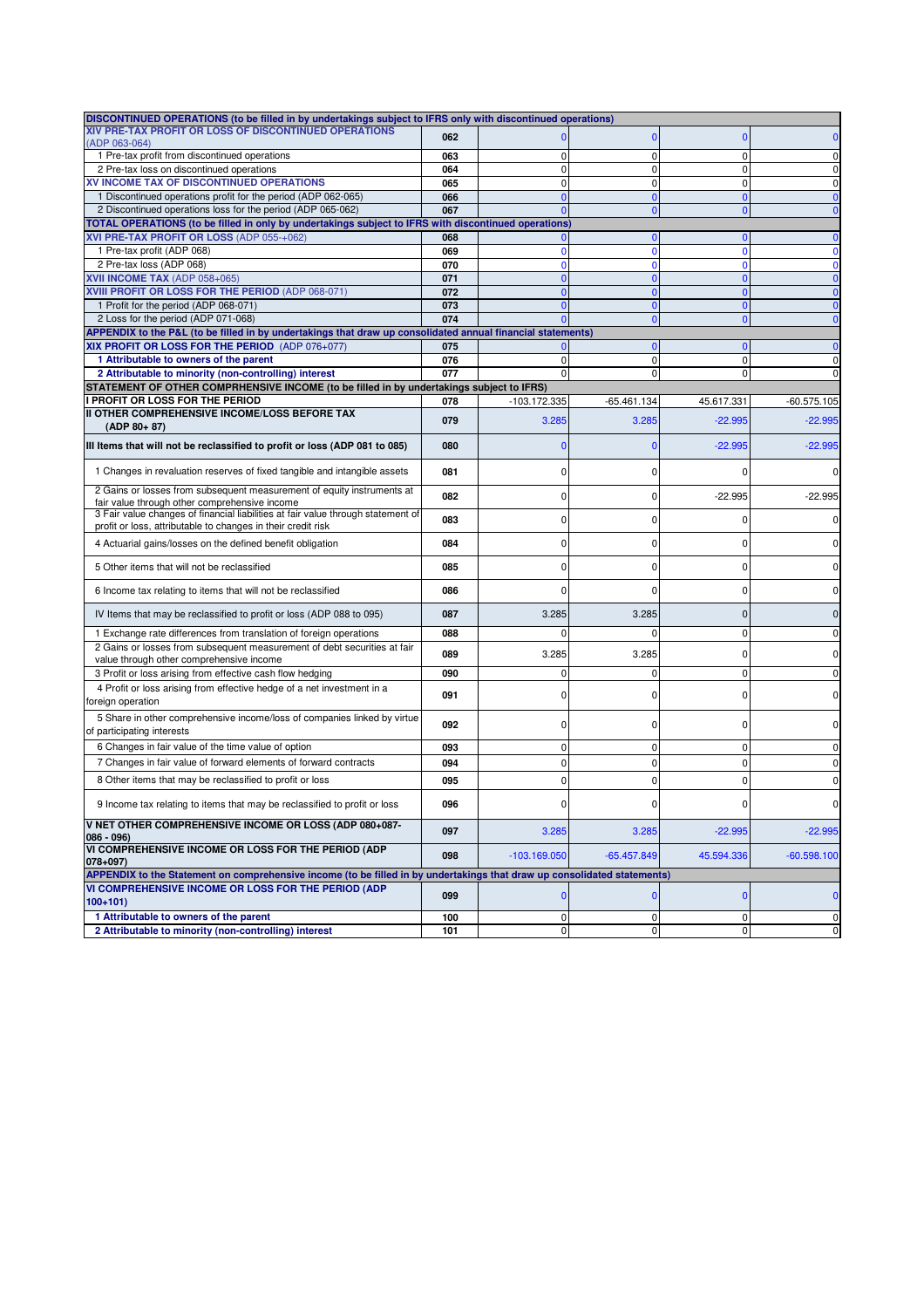#### **STATEMENT OF CASH FLOWS - indirect method for the period 01.01.2021. to 31.12.2021.**

| in HRK                                                                                                               |                |                               |                          |  |  |  |  |  |  |  |
|----------------------------------------------------------------------------------------------------------------------|----------------|-------------------------------|--------------------------|--|--|--|--|--|--|--|
| Submitter: Arena Hospitality Group d.d.                                                                              | <b>ADP</b>     | Same period of the            |                          |  |  |  |  |  |  |  |
| Item                                                                                                                 | code           | previous year                 | <b>Current period</b>    |  |  |  |  |  |  |  |
|                                                                                                                      | $\overline{2}$ | 3                             | 4                        |  |  |  |  |  |  |  |
| <b>Cash flow from operating activities</b><br>1 Pre-tax profit                                                       |                |                               |                          |  |  |  |  |  |  |  |
| 2 Adjustments (ADP 003 to 010):                                                                                      | 001<br>002     | $-108.278.216$<br>101.198.331 | 13.751.609<br>98.900.403 |  |  |  |  |  |  |  |
| a) Depreciation                                                                                                      | 003            | 69.847.265                    | 70.764.684               |  |  |  |  |  |  |  |
| b) Gains and losses from sale and value adjustment of fixed tangible and                                             | 004            | 11.861.701                    | $-8.814.836$             |  |  |  |  |  |  |  |
| intangible assets<br>c) Gains and losses from sale and unrealised gains and losses and value                         |                |                               |                          |  |  |  |  |  |  |  |
| adjustment of financial assets                                                                                       | 005            | $\Omega$                      | 0                        |  |  |  |  |  |  |  |
| d) Interest and dividend income                                                                                      | 006            | $-5.151.128$                  | $-5.536.616$             |  |  |  |  |  |  |  |
| e) Interest expenses                                                                                                 | 007            | 15.945.513                    | 15.705.313               |  |  |  |  |  |  |  |
| f) Provisions                                                                                                        | 008            | 4.038.478                     | 26.000.000               |  |  |  |  |  |  |  |
| g) Exchange rate differences (unrealised)<br>h) Other adjustments for non-cash transactions and unrealised gains and | 009            | 3.303.702                     | $-841.502$               |  |  |  |  |  |  |  |
| losses                                                                                                               | 010            | 1.352.800                     | 1.623.360                |  |  |  |  |  |  |  |
| I Cash flow increase or decrease before changes in working capital                                                   |                |                               |                          |  |  |  |  |  |  |  |
| (ADP 001+002)                                                                                                        | 011            | $-7.079.885$                  | 112.652.012              |  |  |  |  |  |  |  |
| 3 Changes in the working capital (ADP 013 to 016)                                                                    | 012            | $-16.134.841$                 | 35.329.790               |  |  |  |  |  |  |  |
| a) Increase or decrease in short-term liabilities                                                                    | 013            | -13.341.776                   | 35.172.584               |  |  |  |  |  |  |  |
| b) Increase or decrease in short-term receivables                                                                    | 014            | 591.409                       | $-4.311.300$             |  |  |  |  |  |  |  |
| c) Increase or decrease in inventories                                                                               | 015            | $-3.384.474$                  | 4.468.506                |  |  |  |  |  |  |  |
| d) Other increase or decrease in working capital                                                                     | 016            |                               | 0                        |  |  |  |  |  |  |  |
| II Cash from operations (ADP 011+012)                                                                                | 017            | $-23.214.726$                 | 147.981.802              |  |  |  |  |  |  |  |
| 4 Interest paid                                                                                                      | 018            | $-17.122.051$                 | $-17.345.343$            |  |  |  |  |  |  |  |
| 5 Income tax paid                                                                                                    | 019            | 3.134.198                     | 0                        |  |  |  |  |  |  |  |
| A) NET CASH FLOW FROM OPERATING ACTIVITIES (ADP 017 to 019)                                                          | 020            | $-37.202.579$                 | 130.636.459              |  |  |  |  |  |  |  |
| <b>Cash flow from investment activities</b>                                                                          |                |                               |                          |  |  |  |  |  |  |  |
|                                                                                                                      |                |                               |                          |  |  |  |  |  |  |  |
| 1 Cash receipts from sales of fixed tangible and intangible assets                                                   | 021            | 2.686.543                     | 12.329.968               |  |  |  |  |  |  |  |
|                                                                                                                      |                | $\Omega$                      |                          |  |  |  |  |  |  |  |
| 2 Cash receipts from sales of financial instruments                                                                  | 022            |                               | 0                        |  |  |  |  |  |  |  |
| 3 Interest received<br>4 Dividends received                                                                          | 023            | 26.391                        | 0<br>0                   |  |  |  |  |  |  |  |
| 5 Cash receipts from repayment of loans and deposits                                                                 | 024<br>025     | 0<br>$\mathbf 0$              | 0                        |  |  |  |  |  |  |  |
| 6 Other cash receipts from investment activities                                                                     | 026            | $\overline{0}$                | 0                        |  |  |  |  |  |  |  |
|                                                                                                                      |                |                               |                          |  |  |  |  |  |  |  |
| III Total cash receipts from investment activities (ADP 021 to 026)                                                  | 027            | 2.712.934                     | 12.329.968               |  |  |  |  |  |  |  |
| 1 Cash payments for the purchase of fixed tangible and intangible assets                                             | 028            | $-223.256.164$                | -181.079.623             |  |  |  |  |  |  |  |
| 2 Cash payments for the acquisition of financial instruments                                                         | 029            |                               |                          |  |  |  |  |  |  |  |
| 3 Cash payments for loans and deposits for the period                                                                | 030            | $-5.206.240$                  | -99.783.609              |  |  |  |  |  |  |  |
| 4 Acquisition of a subsidiary, net of cash acquired                                                                  | 031            |                               |                          |  |  |  |  |  |  |  |
| 5 Other cash payments from investment activities                                                                     | 032            | $-18.272.112$                 | -55.070.630              |  |  |  |  |  |  |  |
| IV Total cash payments from investment activities (ADP 028 to 032)                                                   | 033            | $-246.734.516$                | -335.933.862             |  |  |  |  |  |  |  |
| B) NET CASH FLOW FROM INVESTMENT ACTIVITIES (ADP 027 +033)                                                           | 034            | $-244.021.582$                | $-323.603.894$           |  |  |  |  |  |  |  |
| Cash flow from financing activities                                                                                  |                |                               |                          |  |  |  |  |  |  |  |
| 1 Cash receipts from the increase in initial (subscribed) capital                                                    | 035            | $\overline{0}$                | $\overline{0}$           |  |  |  |  |  |  |  |
| 2 Cash receipts from the issue of equity financial instruments and debt                                              | 036            | 0                             | $\overline{0}$           |  |  |  |  |  |  |  |
| financial instruments<br>3 Cash receipts from credit principals, loans and other borrowings                          | 037            | 93.506.432                    | 156.175.489              |  |  |  |  |  |  |  |
| 4 Other cash receipts from financing activities                                                                      | 038            | 0                             | 0                        |  |  |  |  |  |  |  |
| V Total cash receipts from financing activities (ADP 035 to 038)                                                     | 039            | 93.506.432                    | 156.175.489              |  |  |  |  |  |  |  |
| 1 Cash payments for the repayment of credit principals, loans and other                                              |                |                               |                          |  |  |  |  |  |  |  |
| borrowings and debt financial instruments                                                                            | 040            | -37.937.877                   | -48.595.852              |  |  |  |  |  |  |  |
| 2 Cash payments for dividends                                                                                        | 041            | 0                             | $\overline{0}$           |  |  |  |  |  |  |  |
| 3 Cash payments for finance lease                                                                                    | 042            | $\mathbf 0$                   | $\overline{0}$           |  |  |  |  |  |  |  |
| 4 Cash payments for the redemption of treasury shares and decrease in                                                | 043            | $-536.619$                    | $\overline{0}$           |  |  |  |  |  |  |  |
| initial (subscribed) capital<br>5 Other cash payments from financing activities                                      |                | $\mathbf 0$                   | $\mathbf 0$              |  |  |  |  |  |  |  |
|                                                                                                                      | 044            |                               |                          |  |  |  |  |  |  |  |
| VI Total cash payments from financing activities (ADP 040 to 044)                                                    | 045            | $-38.474.496$                 | $-48.595.852$            |  |  |  |  |  |  |  |
| C) NET CASH FLOW FROM FINANCING ACTIVITIES (ADP 039 +045)                                                            | 046            | 55.031.936                    | 107.579.637              |  |  |  |  |  |  |  |
| 1 Unrealised exchange rate differences in respect of cash and cash<br>equivalents                                    | 047            | 0                             | $\overline{0}$           |  |  |  |  |  |  |  |
| D) NET INCREASE OR DECREASE IN CASH FLOWS (ADP<br>$020+034+046+047$                                                  | 048            | $-226.192.225$                | $-85.387.798$            |  |  |  |  |  |  |  |
| E) CASH AND CASH EQUIVALENTS AT THE BEGINNING OF THE<br><b>PERIOD</b>                                                | 049            | 597.070.653                   | 370.878.428              |  |  |  |  |  |  |  |
| F) CASH AND CASH EQUIVALENTS AT THE END OF THE<br><b>PERIOD(ADP 048+049)</b>                                         | 050            | 370.878.428                   | 285.490.630              |  |  |  |  |  |  |  |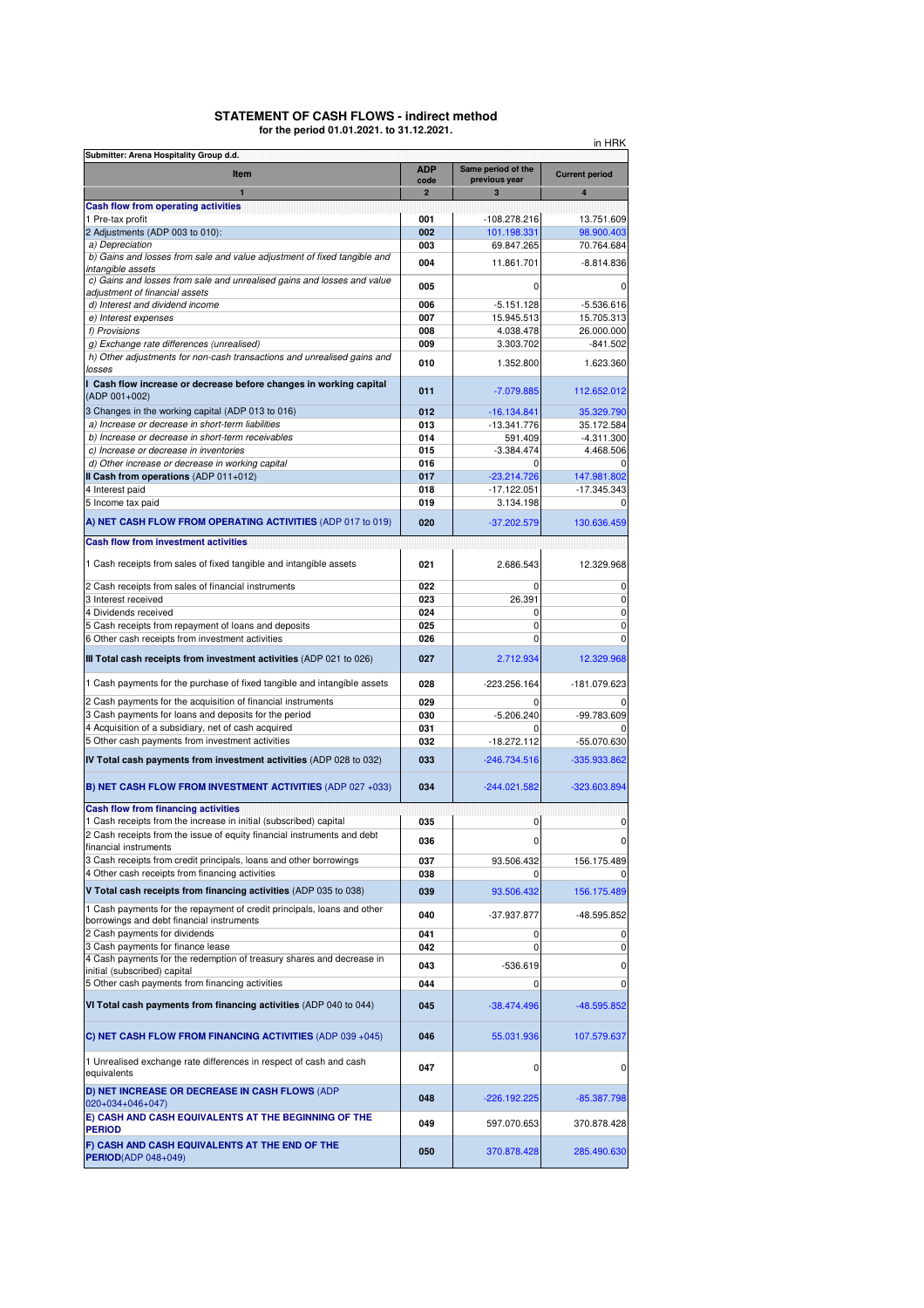#### **STATEMENT OF CHANGES IN EQUITY**

| for the period from 01.01.21<br>to                                                                                                                             | 31.12.21    |                         |                  |                |                                |                                       |                           |                |                       |                                                                                               |                                  |                                                                        |                              |                                                                  |                                      |                                    |                                      | in HRK                               |                              |
|----------------------------------------------------------------------------------------------------------------------------------------------------------------|-------------|-------------------------|------------------|----------------|--------------------------------|---------------------------------------|---------------------------|----------------|-----------------------|-----------------------------------------------------------------------------------------------|----------------------------------|------------------------------------------------------------------------|------------------------------|------------------------------------------------------------------|--------------------------------------|------------------------------------|--------------------------------------|--------------------------------------|------------------------------|
|                                                                                                                                                                |             |                         |                  |                |                                |                                       |                           |                |                       | ttributable to owners of the paren                                                            |                                  |                                                                        |                              |                                                                  |                                      |                                    |                                      |                                      |                              |
| <b>Item</b>                                                                                                                                                    | ADP<br>code | ial (subscri<br>capital | Capital reserve: | Legal reserves | teserves for<br>reasury shares | sury shares ar<br>ngs (deduc<br>item) | <b>Statutory reserves</b> | Other reserves | Revaluati<br>reserves | Fair value of<br>inancial ass<br>through othe<br>comprehensive<br>ncome (availab<br>for sale) | ash flow hedg<br>ffective portio | ledge of a nel<br>vestment in a<br>preign operation<br>ffective portio | Other fair value<br>reserves | Exchange rate<br>erences fro<br>translation of<br>vreign operati | sined profit / lo:<br>rought forward | ofit/loss for the<br>business year | tal attributable<br>mers of the pare | linority (no<br>omromng.<br>interest | otal capital and<br>reserves |
|                                                                                                                                                                |             |                         |                  |                |                                |                                       |                           |                |                       | 11                                                                                            | 12                               | 13                                                                     |                              | 15                                                               |                                      | $17-17$                            | 18 (3 to 6 - 7<br>+ 8 to 17          | 19                                   | $20(18*19)$                  |
| <b>Previous period</b>                                                                                                                                         |             |                         |                  |                |                                |                                       |                           |                |                       |                                                                                               |                                  |                                                                        |                              |                                                                  |                                      |                                    |                                      |                                      |                              |
| 1 Balance on the first day of the previous business year                                                                                                       | 01          | 102.574.420             | 1.142.738.63     | 5.128.721      | 16.334.757                     | 16.334.757                            |                           | 551.357.15     |                       | 127.020                                                                                       |                                  |                                                                        |                              |                                                                  | 106.785.102                          | 124.460.104                        | 2.033.171.15                         |                                      | 2.033.171.151                |
| 2 Changes in accounting policies                                                                                                                               | 02          |                         |                  |                |                                |                                       |                           |                |                       |                                                                                               |                                  |                                                                        |                              |                                                                  |                                      |                                    |                                      |                                      |                              |
| 3 Correction of errors                                                                                                                                         | 03          |                         | 3.380            |                |                                |                                       |                           | $-3.38$        |                       |                                                                                               |                                  |                                                                        |                              |                                                                  |                                      |                                    |                                      |                                      |                              |
| 4 Balance on the first day of the previous business year (restated) (ADP 01 to 03)                                                                             | 04          | 102.574.420             | 1.142.742.01     | 5.128.721      | 16.334.757                     | 16,334,757                            |                           | 551,353.77     |                       | 127,020                                                                                       |                                  |                                                                        |                              |                                                                  | 106.785.10                           | 124.460.104                        | 2.033.171.151                        |                                      | 2.033.171.151                |
| 5 Profit/loss of the period                                                                                                                                    | 05          |                         |                  |                |                                |                                       |                           |                |                       |                                                                                               |                                  |                                                                        |                              |                                                                  |                                      | $-103.172.335$                     | $-103.172.335$                       |                                      | $-103.172.335$               |
| 6 Exchange rate differences from translation of foreign operations                                                                                             | 06          |                         |                  |                |                                |                                       |                           |                |                       |                                                                                               |                                  |                                                                        |                              |                                                                  |                                      |                                    |                                      |                                      |                              |
| 7 Changes in revaluation reserves of fixed tangible and intangible assets                                                                                      | 07          |                         |                  |                |                                |                                       |                           |                |                       |                                                                                               |                                  |                                                                        |                              |                                                                  |                                      |                                    |                                      |                                      |                              |
| 8 Gains or losses from subsequent measurement of financial assets at fair value<br>through other comprehensive income (available for sale)                     | 08          |                         |                  |                |                                |                                       |                           |                |                       | 3.285                                                                                         |                                  |                                                                        |                              |                                                                  |                                      |                                    | 3.285                                |                                      | 3.285                        |
| 9 Profit or loss arising from effective cash flow hedge                                                                                                        | 09          |                         |                  |                |                                |                                       |                           |                |                       |                                                                                               |                                  |                                                                        |                              |                                                                  |                                      |                                    |                                      |                                      |                              |
| 10 Profit or loss arising from effective hedge of a net investment in a foreign operation                                                                      | 10          |                         |                  |                |                                |                                       |                           |                |                       |                                                                                               |                                  |                                                                        |                              |                                                                  |                                      |                                    |                                      |                                      |                              |
| 11 Share in other comprehensive income/loss of companies linked by virtue of<br>participating interests                                                        | 11          |                         |                  |                |                                |                                       |                           |                |                       |                                                                                               |                                  |                                                                        |                              |                                                                  |                                      |                                    |                                      |                                      |                              |
| 12 Actuarial gains/losses on the defined benefit obligation                                                                                                    | 12          |                         |                  |                |                                |                                       |                           |                |                       |                                                                                               |                                  |                                                                        |                              |                                                                  |                                      |                                    |                                      |                                      |                              |
| 13 Other changes in equity unrelated to owners                                                                                                                 | 13          |                         |                  |                |                                |                                       |                           |                |                       |                                                                                               |                                  |                                                                        |                              |                                                                  |                                      |                                    |                                      |                                      |                              |
| 14 Tax on transactions recognised directly in equity                                                                                                           | 14          |                         |                  |                |                                |                                       |                           |                |                       |                                                                                               |                                  |                                                                        |                              |                                                                  |                                      |                                    |                                      |                                      |                              |
| 15 Decrease in initial (subscribed) capital (other than arising from the pre-bankruptcy<br>settlement procedure or from the reinvestment of profit)            | 15          |                         |                  |                |                                |                                       |                           |                |                       |                                                                                               |                                  |                                                                        |                              |                                                                  |                                      |                                    |                                      |                                      |                              |
| 16 Decrease in initial (subscribed) capital arising from the pre-bankruptcy settlement<br>procedure                                                            | 16          |                         |                  |                |                                |                                       |                           |                |                       |                                                                                               |                                  |                                                                        |                              |                                                                  |                                      |                                    |                                      |                                      |                              |
| 17 Decrease in initial (subscribed) capital arising from the reinvestment of profit                                                                            | 17          |                         |                  |                |                                |                                       |                           |                |                       |                                                                                               |                                  |                                                                        |                              |                                                                  |                                      |                                    |                                      |                                      |                              |
| 18 Redemption of treasury shares/holdings                                                                                                                      | 18          |                         |                  |                | 536.619                        | 536.619                               |                           | $-536.619$     |                       |                                                                                               |                                  |                                                                        |                              |                                                                  |                                      |                                    | $-536.61$                            |                                      | $-536.619$                   |
| 19 Payments from members/shareholders                                                                                                                          | 19          |                         |                  |                |                                |                                       |                           |                |                       |                                                                                               |                                  |                                                                        |                              |                                                                  |                                      |                                    |                                      |                                      |                              |
| 20 Payment of share in profit/dividend                                                                                                                         | 20          |                         |                  |                |                                |                                       |                           |                |                       |                                                                                               |                                  |                                                                        |                              |                                                                  |                                      |                                    |                                      |                                      |                              |
| 21 Other distributions and payments to members/shareholders                                                                                                    | 21          |                         |                  |                |                                |                                       |                           | 1.352.800      |                       |                                                                                               |                                  |                                                                        |                              |                                                                  |                                      |                                    | 1.352.80                             |                                      | 1.352.800                    |
| 22 Transfer to reserves according to the annual schedule                                                                                                       | 22          |                         |                  |                |                                |                                       |                           |                |                       |                                                                                               |                                  |                                                                        |                              |                                                                  | 124.460.104                          | $-124.460.104$                     |                                      |                                      |                              |
| 23 Increase in reserves arising from the pre-bankruptcy settlement procedure<br>24 Balance on the last day of the previous business year reporting period (ADP | 23          |                         |                  |                |                                |                                       |                           |                |                       |                                                                                               |                                  |                                                                        |                              |                                                                  |                                      |                                    |                                      |                                      |                              |
| 04 to 23)                                                                                                                                                      | 24          | 102.574.420             | 1.142.742.01     | 5.128.721      | 16.871.376                     | 16.871.376                            |                           | 552.169.95     |                       | 130.30                                                                                        |                                  |                                                                        |                              |                                                                  | 231.245.20                           | $-103.172.335$                     | 1.930.818.282                        |                                      | 1.930.818.282                |
| APPENDIX TO THE STATEMENT OF CHANGES IN EQUITY (to be filled in by undertakings that draw up financial statements in accordance with the IFRS)                 |             |                         |                  |                |                                |                                       |                           |                |                       |                                                                                               |                                  |                                                                        |                              |                                                                  |                                      |                                    |                                      |                                      |                              |
| I OTHER COMPREHENSIVE INCOME OF THE PREVIOUS PERIOD, NET OF TAX<br>(ADP 06 to 14)                                                                              | 25          |                         |                  |                |                                |                                       |                           |                |                       | 3.28                                                                                          |                                  |                                                                        |                              |                                                                  |                                      |                                    | 3.28                                 |                                      | 3.285                        |
| II COMPREHENSIVE INCOME OR LOSS FOR THE PREVIOUS PERIOD (ADP<br>$05 + 25$                                                                                      | 26          |                         |                  |                |                                |                                       |                           |                |                       | 3.285                                                                                         |                                  |                                                                        |                              |                                                                  |                                      | $-103.172.335$                     | $-103.169.050$                       |                                      | $-103.169.050$               |
| III TRANSACTIONS WITH OWNERS IN THE PREVIOUS PERIOD RECOGNISED<br>DIRECTLY IN EQUITY (ADP 15 to 23)                                                            | 27          |                         |                  |                | 536,619                        | 536.61                                |                           | 816.18         |                       |                                                                                               |                                  |                                                                        |                              |                                                                  | 124.460.10                           | $-124.460.10$                      | 816.181                              |                                      | 816.181                      |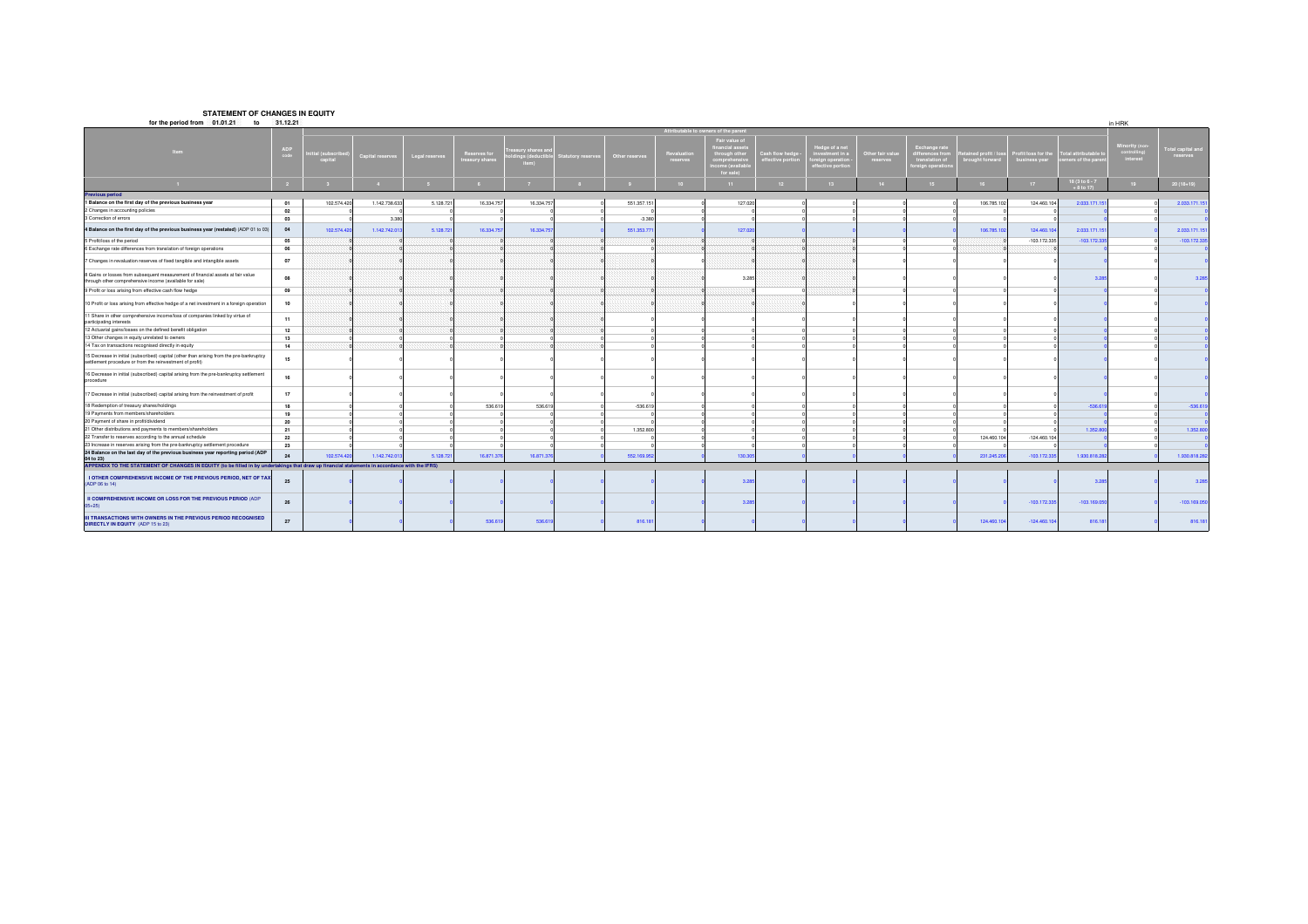| <b>Current period</b>                                                                                                                               |    |             |              |           |            |            |  |             |  |           |  |  |  |                |                |               |               |
|-----------------------------------------------------------------------------------------------------------------------------------------------------|----|-------------|--------------|-----------|------------|------------|--|-------------|--|-----------|--|--|--|----------------|----------------|---------------|---------------|
| 1 Balance on the first day of the current business year                                                                                             | 28 | 102.574.420 | 1.142.742.01 | 5.128.721 | 16.871.376 | 16,871,376 |  | 552.169.952 |  | 130,305   |  |  |  | 231.245.206    | $-103.172.335$ | 1,930,818.28  | 1.930.818.282 |
| 2 Changes in accounting policies                                                                                                                    | 29 |             |              |           |            |            |  |             |  |           |  |  |  |                |                |               |               |
| 3 Correction of errors                                                                                                                              | 30 |             |              |           |            |            |  |             |  |           |  |  |  |                |                |               |               |
| 4 Balance on the first day of the current business year (restated) (AOP 28 to 30)                                                                   | 31 | 102.574.420 | 1.142.742.01 | 5.128.721 | 16.871.376 | 16,871,376 |  | 552.169.952 |  | 130.30    |  |  |  | 231.245.206    | $-103.172.335$ | 1.930.818.282 | 1.930.818.282 |
| 5 Profit/loss of the period                                                                                                                         | 32 |             |              |           |            |            |  |             |  |           |  |  |  |                | 45.617.331     | 45.617.33     | 45.617.331    |
| 6 Exchange rate differences from translation of foreign operations                                                                                  | 33 |             |              |           |            |            |  |             |  |           |  |  |  |                |                |               |               |
| 7 Changes in revaluation reserves of fixed tangible and intangible assets                                                                           | 34 |             |              |           |            |            |  |             |  |           |  |  |  |                |                |               |               |
| 8 Gains or losses from subsequent measurement of financial assets at fair value<br>through other comprehensive income (available for sale)          | 35 |             |              |           |            |            |  |             |  | $-22.995$ |  |  |  |                |                | $-22.99$      | $-22.995$     |
| 9 Profit or loss arising from effective cash flow hedge                                                                                             | 36 |             |              |           |            |            |  |             |  |           |  |  |  |                |                |               |               |
| 10 Profit or loss arising from effective hedge of a net investment in a foreign operation                                                           | 37 |             |              |           |            |            |  |             |  |           |  |  |  |                |                |               |               |
| 11 Share in other comprehensive income/loss of companies linked by virtue of<br>participating interests                                             | 38 |             |              |           |            |            |  |             |  |           |  |  |  |                |                |               |               |
| 12 Actuarial gains/losses on the defined benefit obligation                                                                                         | 39 |             |              |           |            |            |  |             |  |           |  |  |  |                |                |               |               |
| 13 Other changes in equity unrelated to owners                                                                                                      | 40 |             |              |           |            |            |  |             |  |           |  |  |  |                |                |               |               |
| 14 Tax on transactions recognised directly in equity                                                                                                | 41 |             |              |           |            |            |  |             |  |           |  |  |  |                |                |               |               |
| 15 Decrease in initial (subscribed) capital (other than arising from the pre-bankruptcy<br>settlement procedure or from the reinvestment of profit) | 42 |             |              |           |            |            |  |             |  |           |  |  |  |                |                |               |               |
| 16 Decrease in initial (subscribed) capital arising from the pre-bankruptcy settlement<br>procedure                                                 | 43 |             |              |           |            |            |  |             |  |           |  |  |  |                |                |               |               |
| 17 Decrease in initial (subscribed) capital arising from the reinvestment of profit                                                                 | 44 |             |              |           |            |            |  |             |  |           |  |  |  |                |                |               |               |
| 18 Redemption of treasury shares/holdings                                                                                                           | 45 |             |              |           |            |            |  |             |  |           |  |  |  |                |                |               |               |
| 19 Payments from members/shareholders                                                                                                               | 46 |             |              |           |            |            |  |             |  |           |  |  |  |                |                |               |               |
| 20 Payment of share in profit/dividend                                                                                                              | 47 |             |              |           |            |            |  |             |  |           |  |  |  |                |                |               |               |
| 21 Other distributions and payments to members/shareholders                                                                                         | 48 |             |              |           |            |            |  | 1.623.358   |  |           |  |  |  |                |                | 1,623.35      | 1.623.358     |
| 22 Carrylorward per annual plane                                                                                                                    | 49 |             |              |           |            |            |  |             |  |           |  |  |  | $-103.172.335$ | 103.172.335    |               |               |
| 23 Increase in reserves arising from the pre-bankruptcy settlement procedure                                                                        | 50 |             |              |           |            |            |  |             |  |           |  |  |  |                |                |               |               |
| 24 Balance on the last day of the current business year reporting period (ADP 3<br>to 50)                                                           | 51 | 102.574.420 | 1.142.742.01 | 5.128.721 | 16.871.376 | 16.871.37  |  | 553.793.31  |  | 107.31    |  |  |  | 128.072.87     | 45.617.33      | 1.978.035.976 | 1.978.035.976 |
| APPENDIX TO THE STATEMENT OF CHANGES IN EQUITY (to be filled in by undertakings that draw up financial statements in accordance with the IFRS)      |    |             |              |           |            |            |  |             |  |           |  |  |  |                |                |               |               |
| I OTHER COMPREHENSIVE INCOME FOR THE CURRENT PERIOD, NET OF<br>TAX (ADP 33 to 41)                                                                   | 52 |             |              |           |            |            |  |             |  | $-22.99$  |  |  |  |                |                | $-22.995$     | $-22.995$     |
| II COMPREHENSIVE INCOME OR LOSS FOR THE CURRENT PERIOD (ADP 32<br>do 52)                                                                            | 53 |             |              |           |            |            |  |             |  | $-22.99$  |  |  |  |                | 45.617.331     | 45,594,336    | 45.594.336    |
| <b>III TRANSACTIONS WITH OWNERS IN THE CURRENT PERIOD RECOGNISED</b><br>DIRECTLY IN EQUITY (ADP 42 to 50)                                           | 54 |             |              |           |            |            |  | 1.623.358   |  |           |  |  |  | $-103.172.335$ | 103.172.335    | 1.623.358     | 1.623.358     |
|                                                                                                                                                     |    |             |              |           |            |            |  |             |  |           |  |  |  |                |                |               |               |